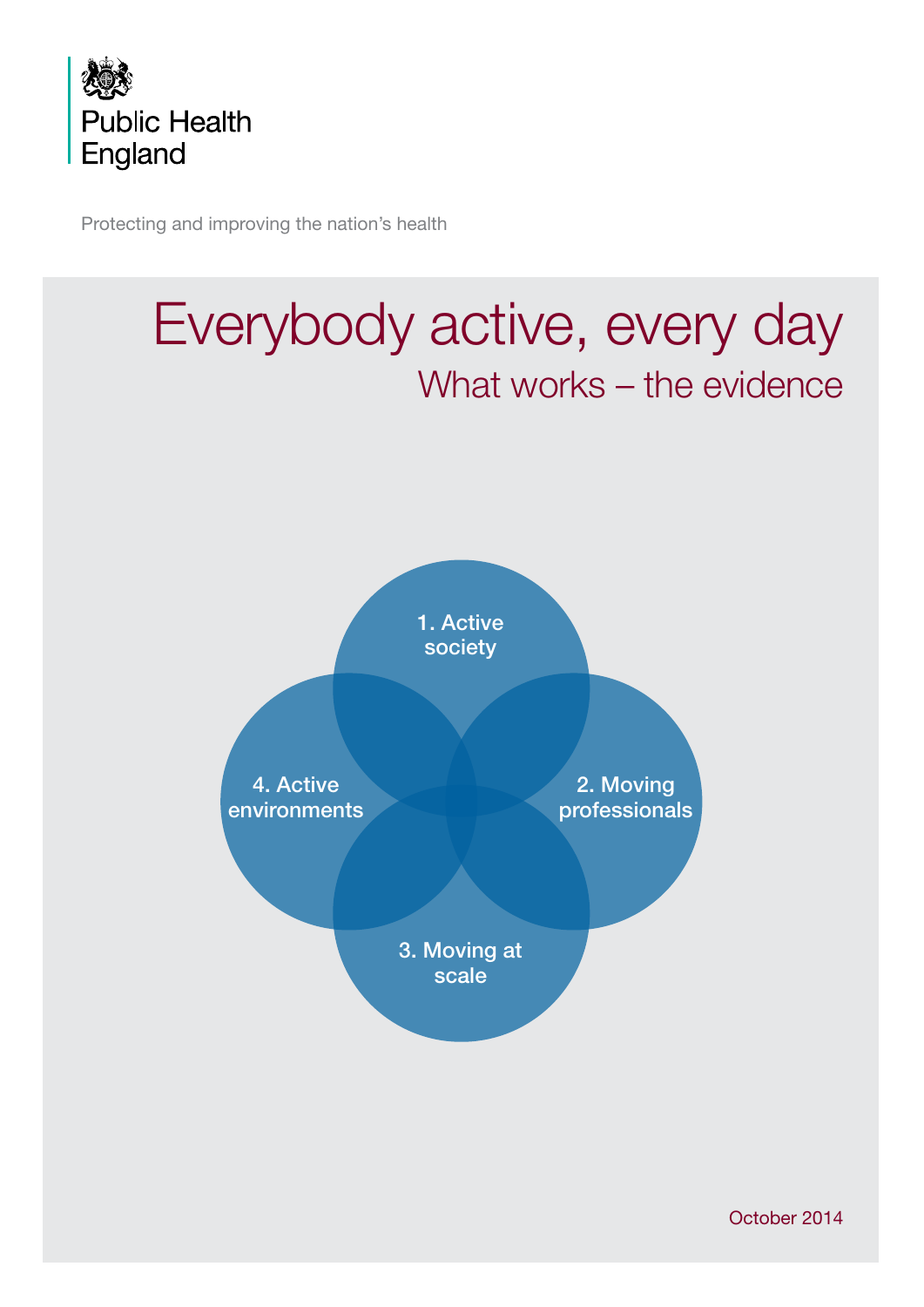## About Public Health England

Public Health England exists to protect and improve the nation's health and wellbeing, and reduce health inequalities. It does this through advocacy, partnerships, world-class science, knowledge and intelligence, and the delivery of specialist public health services. PHE is an operationally autonomous executive agency of the Department of Health.

Public Health England Wellington House 133-155 Waterloo Road London SE1 8UG Tel: 020 7654 8000 www.gov.uk/phe Twitter: @PHEuk Facebook: www.facebook.com/PublicHealthEngland

Prepared by: Dr Justin Varney, Dr Mike Brannan, Gaynor Aaltonen Supported by: Dr Nick Cavill, Stuart King, Luis Guerra

Developed with over 1,000 health professionals, local authorities, research specialists, educationalists, charities and fitness experts at national and local levels through a process of discussion and engagement.

#### © Crown copyright 2014

You may re-use this information (excluding logos) free of charge in any format or medium, under the terms of the Open Government Licence v2.0. To view this licence, visit OGL or email psi@nationalarchives.gsi.gov.uk. Where we have identified any third party copyright information you will need to obtain permission from the copyright holders concerned. Any enquiries regarding this publication should be sent to physicalactivity@phe.gov.uk.

Published October 2014 PHE publications gateway number: 2014432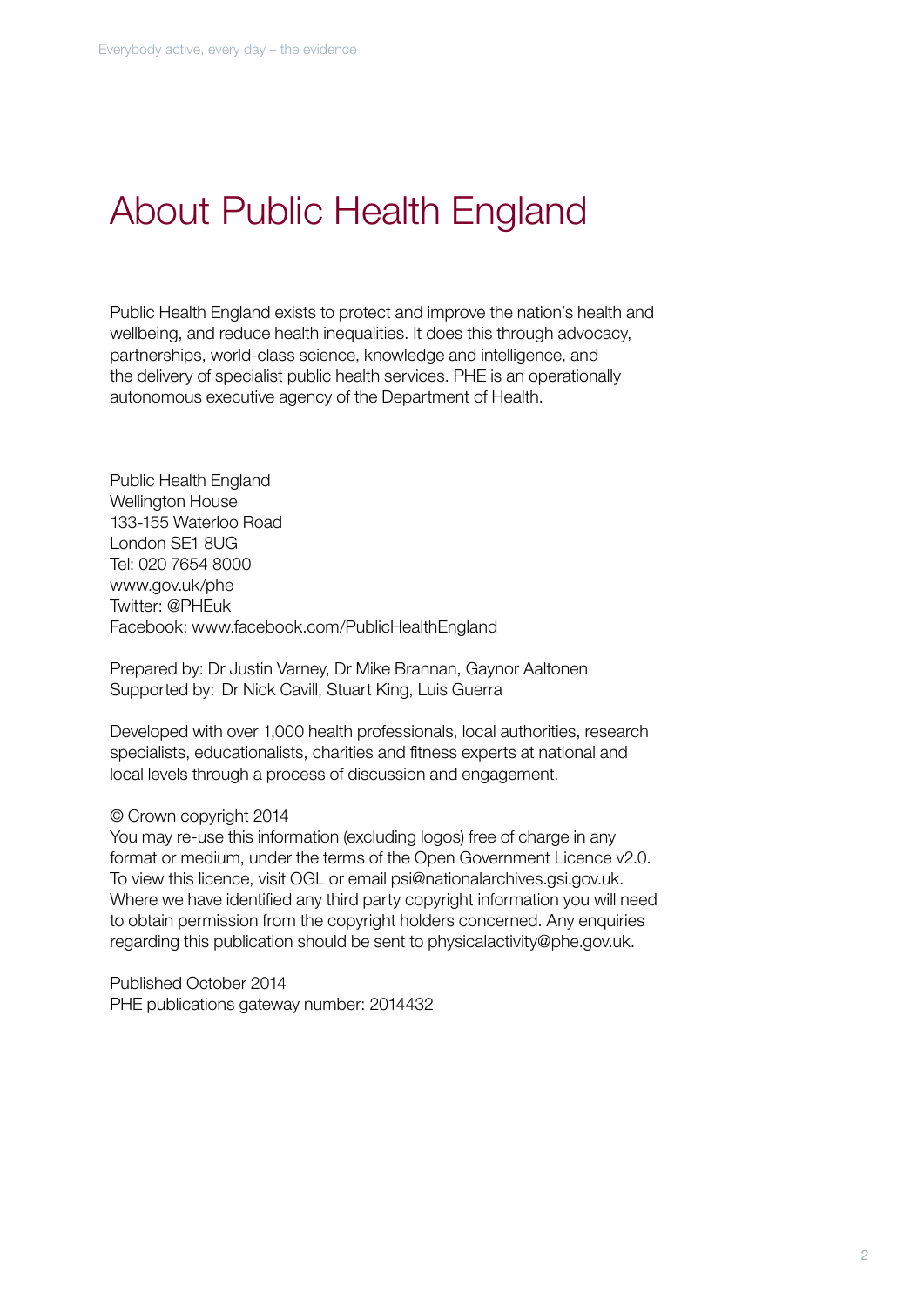## **Contents**

| About Public Health England                            | 2                |
|--------------------------------------------------------|------------------|
| 1. Inactivity: the toll it takes on our health         | 4                |
| 2. Building on the evidence                            | 5                |
| 3. The chief medical officer's guidelines              | 6                |
| 4 The evidence for implementation                      | 8                |
| Implementation across settings                         | 8                |
| Implementation across the life course                  | 12 <sub>2</sub>  |
| 5. Research gaps                                       | 14               |
| 6. Options for action                                  | 15 <sub>15</sub> |
| Active society: creating a social movement             | 15               |
| Moving professionals: activating networks of expertise | 17               |
| Active environments: creating the right spaces         | 19               |
| Moving at scale: interventions that make us active     | 21               |
| 7. PHE actions to support implementation               | 24               |
| References                                             | 25               |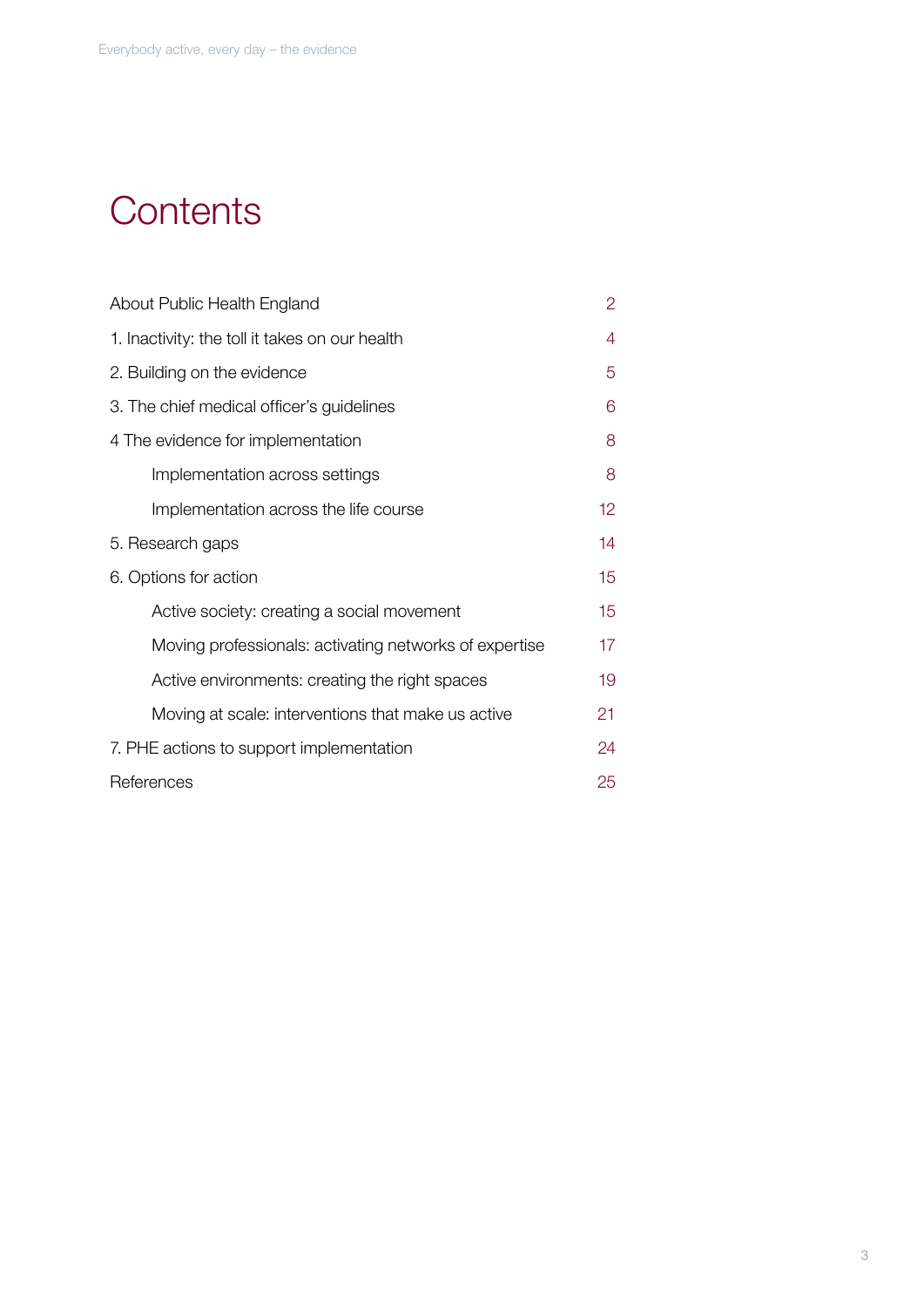## 1. Inactivity The toll it is taking on our health

Around one in two women and a third of men in England are damaging their health as a result of a lack of physical activity.<sup>1</sup> It's an unsustainable situation, and one that is costing the UK an estimated £7.4bn a year.<sup>2,3</sup>

There is broad recognition of the scale of the challenge. Moving society to the point where everyday activity is the norm will take a large-scale, sustained effort at every level, particularly of the public health system.

We know from the experience of countries like Finland and the Netherlands that if change is to be real and lasting we need to embed physical activity into the fabric of daily life, and to think long-term. We also need to involve all sectors in driving that change. Building upon what we know works, we can make being active every day the easy, cost-effective and 'normal' choice for every community in England.

To develop this overview, Public Health England (PHE) has drawn on the evidence base and published National Institute of Health and Clinical Excellence (NICE) guidance. More than 1,000 individuals have helped through regional events, online contributions and a series of topic-specific roundtables. We have consolidated the evidence in this document.

In some cases, work is already underway. Much of the evidence has informed the All-Party Commission on Physical Activity<sup>4</sup> and the government's Olympic and Paralympic legacy approach, Moving More, Living More,<sup>5</sup> as well as the Department of Health's Public Health Responsibility Deal.<sup>6</sup>

PHE wants to drive a step change in improving the public's health. We have identified seven priority areas that are most in need of improvement. We will pursue these priorities in a way that allows us to tackle the behaviour that increases the risk of poor mental and physical health, and to reduce health inequalities.7 Tackling physical inactivity is critical to delivering many of those priorities (eg, dementia, obesity and giving every child the best start in life); it will therefore feature prominently in our work programme.

There are a wide range of opportunities for organisations to move forward at pace. Time lines for impact vary from months to years, but every action we take today will deliver benefits for generations to come, through the reduced burden and cost of preventable death and disease, and improved quality of life.

We have grouped opportunities for action into four domains: active society, moving professionals, active environments and moving at scale. We have prioritised actions with the strongest evidence base and most potential for implementation within the current climate.

Building upon what we know works, we can make being active every day the easy, cost-effective and 'normal' choice for every community in England "<br>Build<br>we k<br>we c

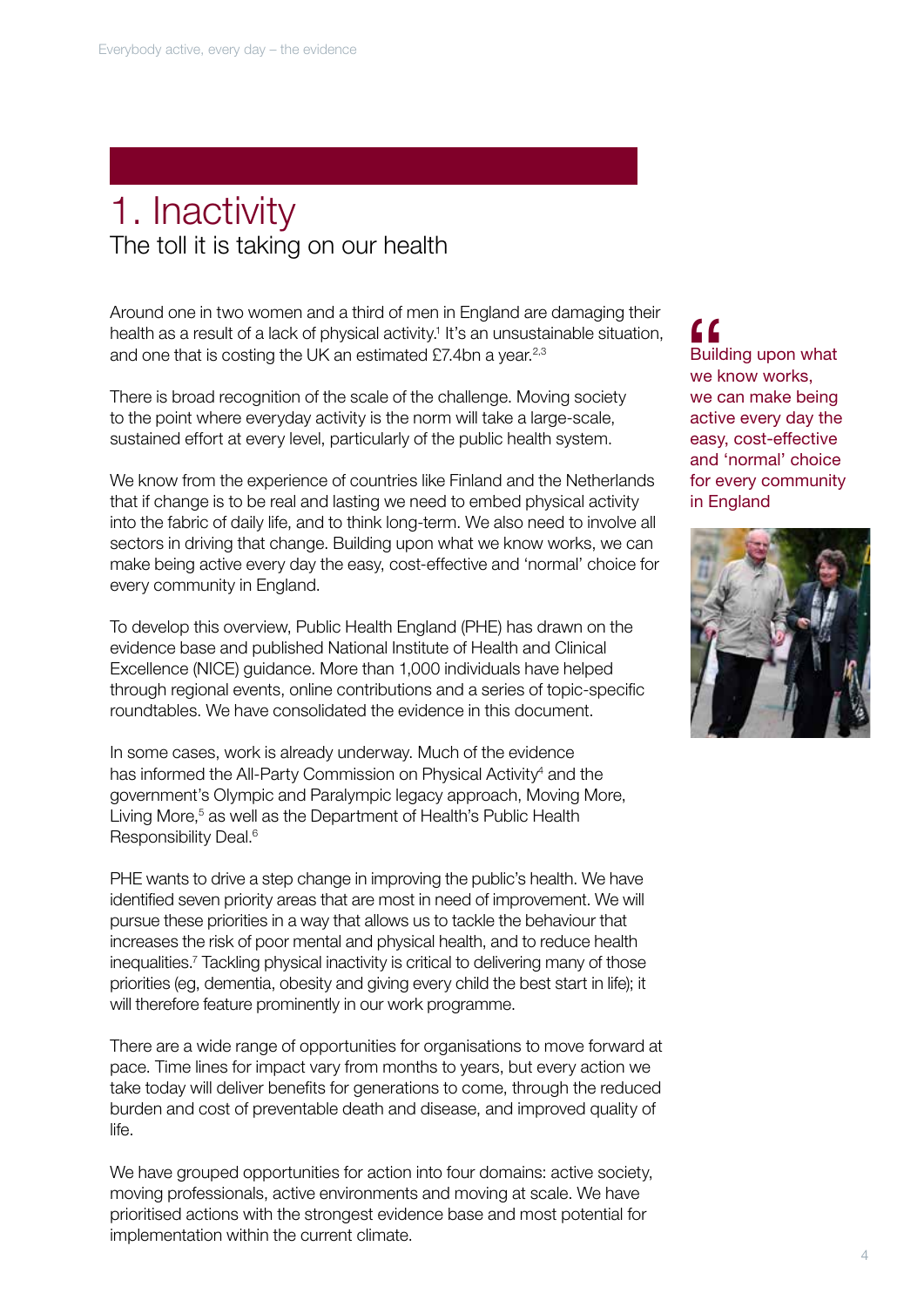These actions run across the life course, to support local and national government and their partners to achieve the population-level shifts required to get everybody active, every day.

Many of these actions are existing policy; others are in the evidencebased guidance from NICE. All could yield a real population-level return on investment – if implemented at scale. It's important that we monitor costbenefits, and PHE will also work with partners to improve evaluation systems.

PHE's regions and centres will provide support. We will also continue to develop cost-effective and practical resources and tools, and develop a regional programme of networking and learning events.

### 2. Building on the evidence

This document sets out the evidence base for what works to get people active at a population-scale. Most of the interventions highlighted have been shown to be effective and achievable. Unfortunately in some areas we lack evidence that these interventions can be implemented successfully at scale. That doesn't mean they can't be: it's simply that for some interventions limited data is available.

Where possible, we highlight the potential both of 'direct' interventions (eg, referring people to 'led' walks), as well as those that focus on the wider determinants of health (eg, improving the environment to make walking and cycling easy and safe).

The evidence supports inter-sectoral approaches at a number of different levels.<sup>9</sup> We have identified key options for action at each level of the public health system which could, if implemented at scale, achieve the shift we need to improve both individual and population health and wellbeing.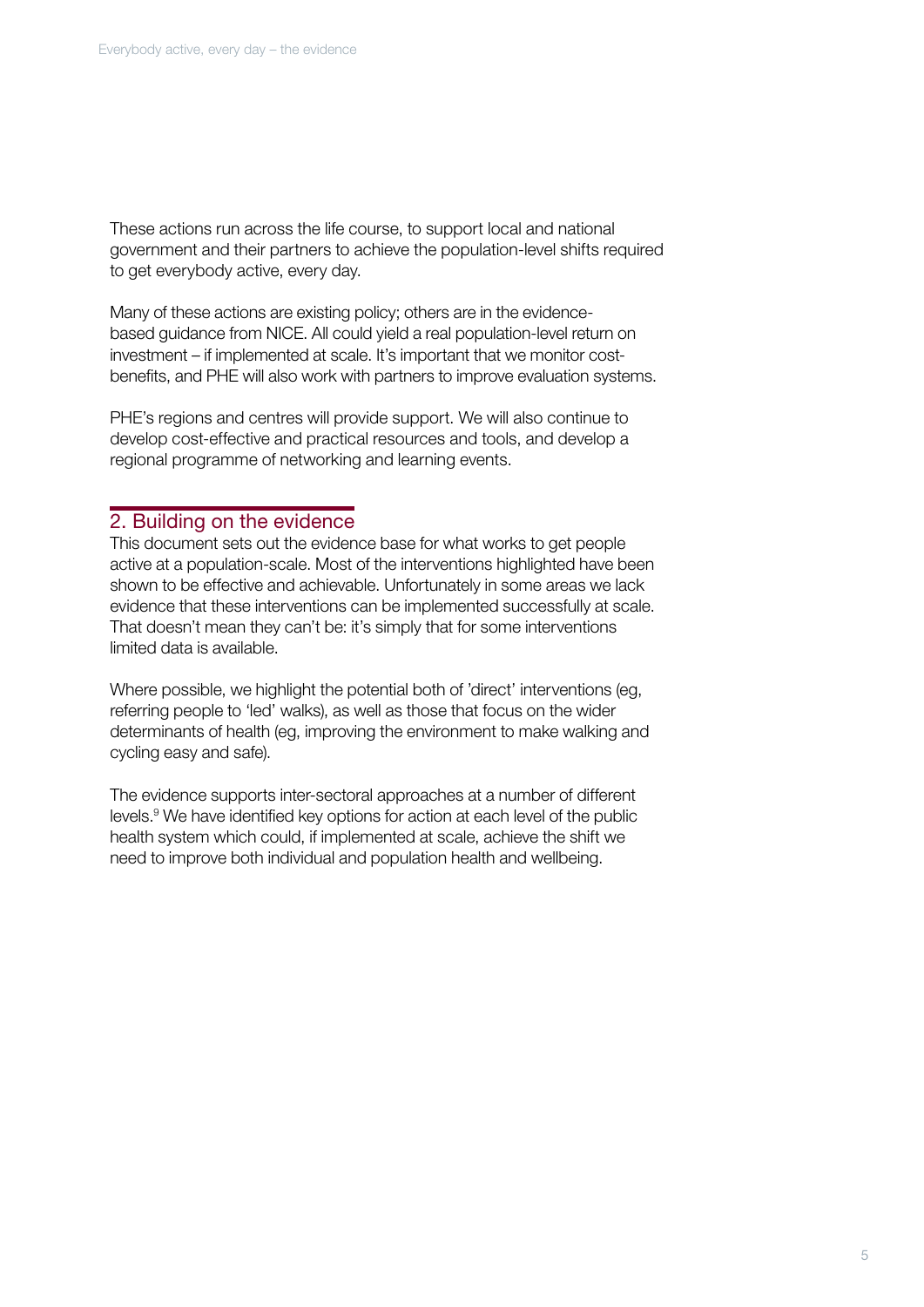## 3. The chief medical officer's guidelines on physical activity $8$

#### For early years (under fives)

- 1. Physical activity should be encouraged from birth, particularly through floor-based play and water-based activities in safe environments.
- 2. Children of pre-school age who are capable of walking unaided should be physically active daily for at least 180 minutes (three hours), spread throughout the day.
- 3. All under fives should minimise the amount of time spent being sedentary (being restrained or sitting) for extended periods (except time spent sleeping).

These guidelines are relevant to all children under five, irrespective of gender, race or socio-economic status, but should be interpreted with consideration for individual physical and mental capabilities.

#### For children and young people (five to 18 years):

- 1. All children and young people should engage in moderate to vigorous intensity physical activity for at least 60 minutes and up to several hours every day.
- 2. Vigorous intensity activities, including those that strengthen muscle and bone, should be incorporated at least three days a week.
- 3. All children and young people should minimise the amount of time spent being sedentary (sitting) for extended periods.

Based on the evidence, the guidelines can be applied to disabled children and young people, emphasising that they need to be adjusted for each individual based on that person's exercise capacity and any special health issues or risks.

#### For adults:

- 1. Adults should aim to be active daily. Over a week, activity should add up to at least 150 minutes (2½ hours) of moderate intensity activity in bouts of ten minutes or more – one way to approach this is to do 30 minutes on at least five days a week.
- 2. Alternatively, comparable benefits can be achieved through 75 minutes of vigorous intensity activity spread across the week or a combination of moderate and vigorous intensity activity.
- 3. Adults should also undertake physical activity to improve muscle strength on at least two days a week.
- 4. All adults should minimise the amount of time spent being sedentary (sitting) for extended periods.

Based on the evidence, the guidelines can be applied to disabled adults, emphasising that they need to be adjusted for each individual, based on that person's exercise capacity and any special health or risk issues.

Most of the interventions highlighted have been shown to be effective and achievable "

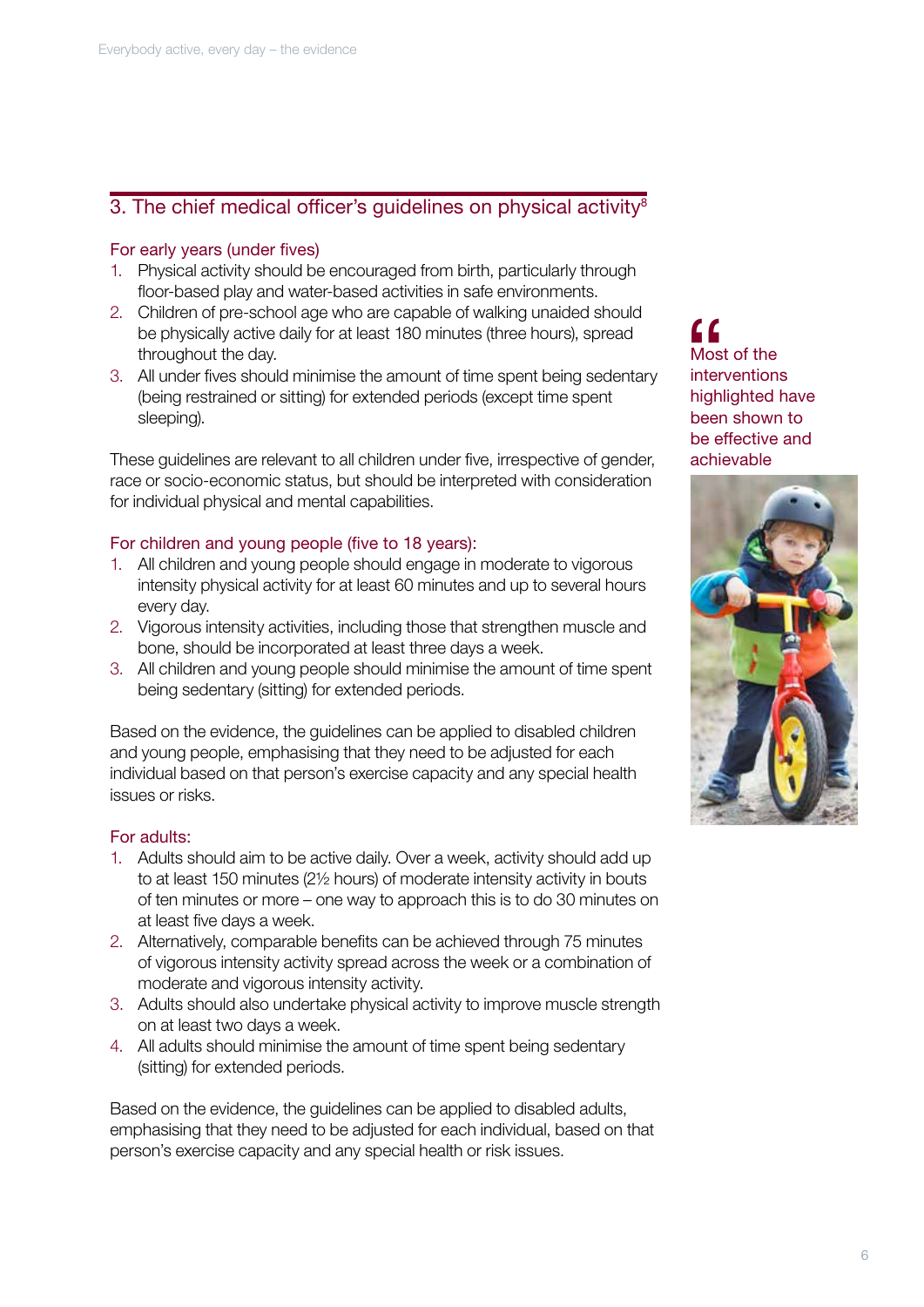#### For older adults (65-plus years):

- 1. Older adults who participate in any amount of physical activity gain some health benefits, including maintenance of good physical and cognitive function. Some physical activity is better than none, and more physical activity provides greater health benefits.
- 2. Older adults should aim to be active daily. Over a week, activity should add up to at least 150 minutes (2½ hours) of moderate intensity activity in bouts of ten minutes or more – one way to approach this is to do 30 minutes on at least five days a week.
- 3. For those who are already regularly active at moderate intensity, comparable benefits can be achieved through 75 minutes of vigorous intensity activity spread across the week or a combination of moderate and vigorous activity.
- 4. Older adults should also undertake physical activity to improve muscle strength on at least two days a week.
- 5. Older adults at risk of falls should incorporate physical activity to improve balance and coordination on at least two days a week.
- 6. All older adults should minimise the amount of time spent being sedentary (sitting) for extended periods.

Based on the evidence, the guidelines can be applied to disabled older adults emphasising that they need to be adjusted for each individual based on that person's exercise capacity and any special health or risk issues.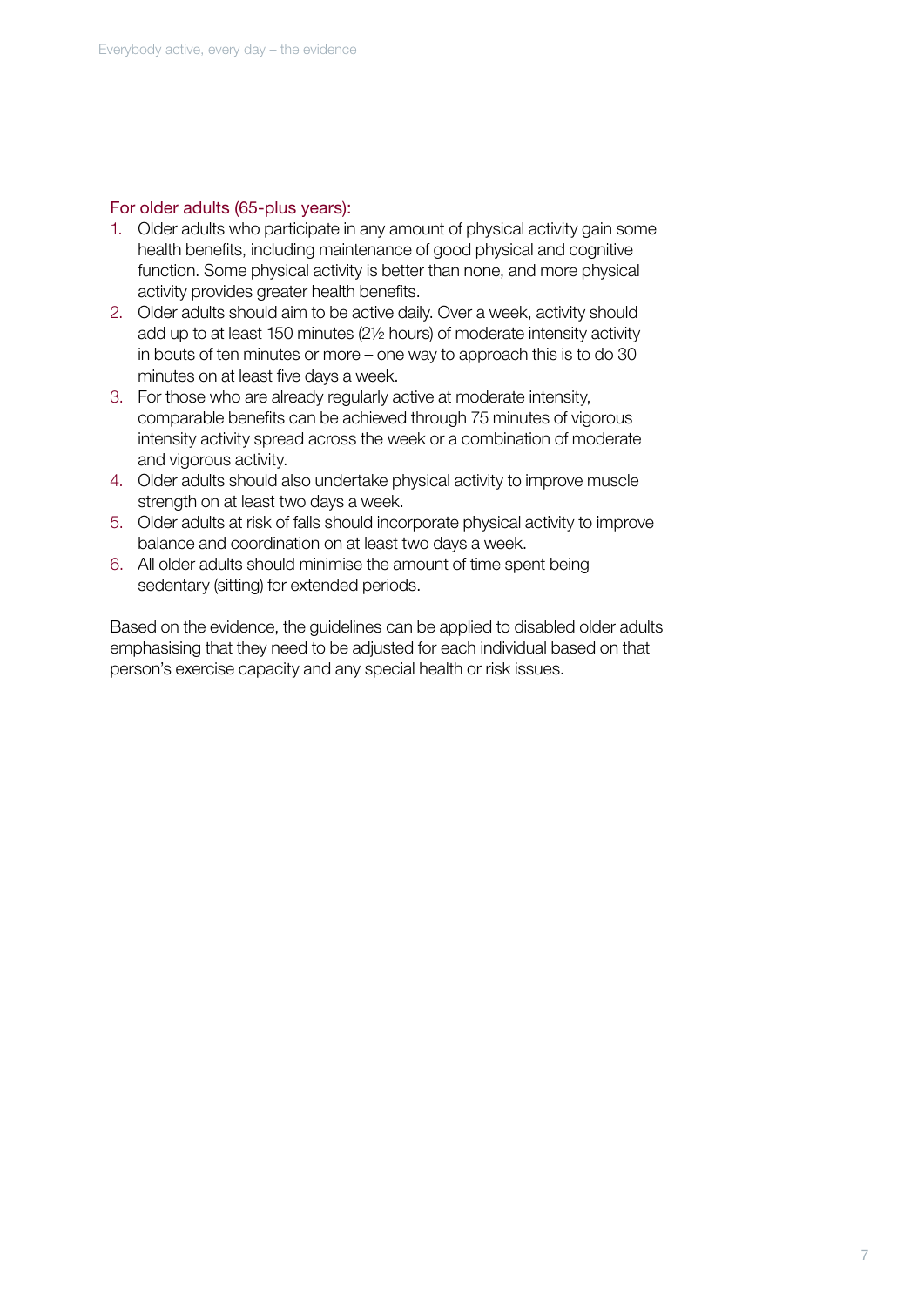## 4. The evidence for implementation

This section sets out the evidence in the context of settings and life stages.

## Implementation across settings

#### The physical environment

"Although individuals need to be informed and motivated to adopt physical activity, the public health priority should be to ensure that environments are safe and supportive of health and wellbeing." Evidence-based intervention in physical activity: lessons from around the world. Heath GW et al., 20129

 $NICE$  guidance on physical activity and the environment<sup>10</sup> emphasises that local authorities prioritise the creation and maintenance of environments that encourage people to be active. Doing this can bring added benefits, such as reduced traffic congestion, the revitalisation of local shops and services and increased community cohesion and social interaction.

Features of the built environment that have an impact on physical activity include:11

- location, density and mix of land use
- street layout and connectivity
- physical access to public services, employment, local fresh food
- safety and security
- open and green space
- affordable and energy-efficient housing
- air quality and noise
- resilience to extreme weather events
- community interaction
- transport

Road transport contributes to a number of health hazards and health inequalities, including air pollution, noise and injuries, particularly in urban areas. Disadvantaged areas tend to have a higher density of roads and traffic, and are therefore disproportionately affected by such problems.

Pedestrians, cyclists, and users of other modes of transport that involve physical activity need the highest priority when developing or maintaining streets and roads. This can mean re-allocation of road space to support walking and cycling; restricting motor vehicle access; introducing road-user charging and traffic-calming schemes; and creating create safe routes to schools.<sup>10</sup> Improving or adding green spaces and tree cover improves air quality as well as making spaces feel more welcoming.12 Such changes have prompted substantial shifts from car transport to walking and cycling.13

Town and transport planners are therefore key, and we hope they will work closely with public health professionals at a strategic level. Issues include providing walking-friendly street layouts, with better access to seating and toilets, both important for older people and people with disabilities; highdensity developments; locating shops and other facilities within walking and cycling distance. Small-scale improvements can also encourage movement, such as good street lighting or improved road crossings.<sup>9</sup>

People are more likely to be active if it is seen as 'normal', and if their friends and peers are also active "<br>
Peop<br>
likely<br>
is se

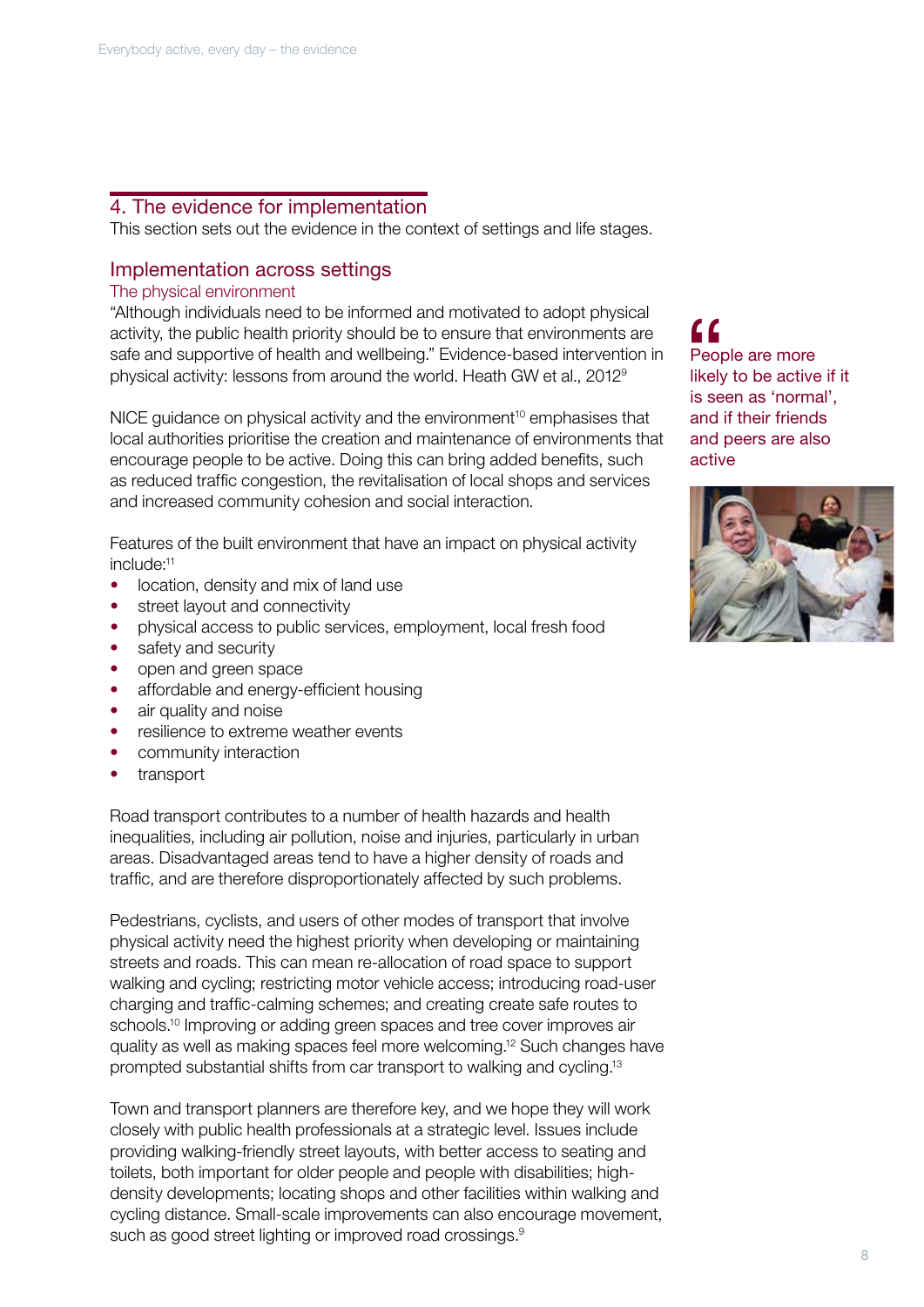NICE also emphasises the importance of public open spaces in encouraging physical activity.14 Access to open and green space – parks, gardens, tree-lined streets, communal squares and allotments – is important for quality of life and for the sustainability of towns and cities.<sup>15</sup> People who have close access to green space live longer than those without it, even adjusting for social class, employment and smoking.<sup>15</sup> Having the open space to exercise also alleviates stress and depression and has been shown to aid mental health.<sup>16,17</sup> At a neighbourhood level, trees and vegetation improve residents' health, wellbeing and social safety.18,19

Public green space needs to be maintained to a high standard, be safe, attractive and welcoming and be accessible on foot, bicycle and public transport.10 Some authorities have experimented with 'gyms without walls', 'trim trails' and other outdoor exercise facilities. Resources such as existing schools and leisure facilities, including playing fields, should be available to communities, especially children and young people before, during and after the school day and especially during school holidays.

Building design can encourage movement through and around the building, as well as between sites. NICE recommends that campus sites such as hospitals and universities encourage active travel between sites by creating pleasant and accessible routes for walking and cycling.10 Schools need active school playgrounds; safe routes to school; and high quality, safe bicycle parking.14 Similarly, workplaces can introduce practical measures such as showers for cyclists. There is strong evidence for the effectiveness of interventions to increase stair use.21

Much of this is not about new investment; it's about maximizing the potential of the many assets we already have in parks, leisure facilities, community halls, and workspaces, and thinking differently about the way we commission and plan public sector services in the short and long term.

#### The social environment

People are more likely to be active if it is seen as 'normal', and if their friends and peers are also active.<sup>22</sup> Large, community-wide campaigns have been effective in increasing physical activity, but only when supported by local level community activities.<sup>9</sup>

Site-specific communications can work well, at key community sites such as workplaces, churches, centres for older people, or schools and community centres. The strongest evidence for this impact comes from signs placed to encourage stair use instead of escalators:10 simple signs near the lifts can point out that two minutes of stair-climbing each day could burn enough calories to eliminate the weight an average adult gains each year.<sup>23</sup> This principle can be tried in other settings. One creative example of motivation from Sweden involved painting a 'piano' keyboard onto stairs at an underground subway station at Odenplan. They found that people took the stairs 66% more than the escalator when it was made much more fun to do it.<sup>24</sup>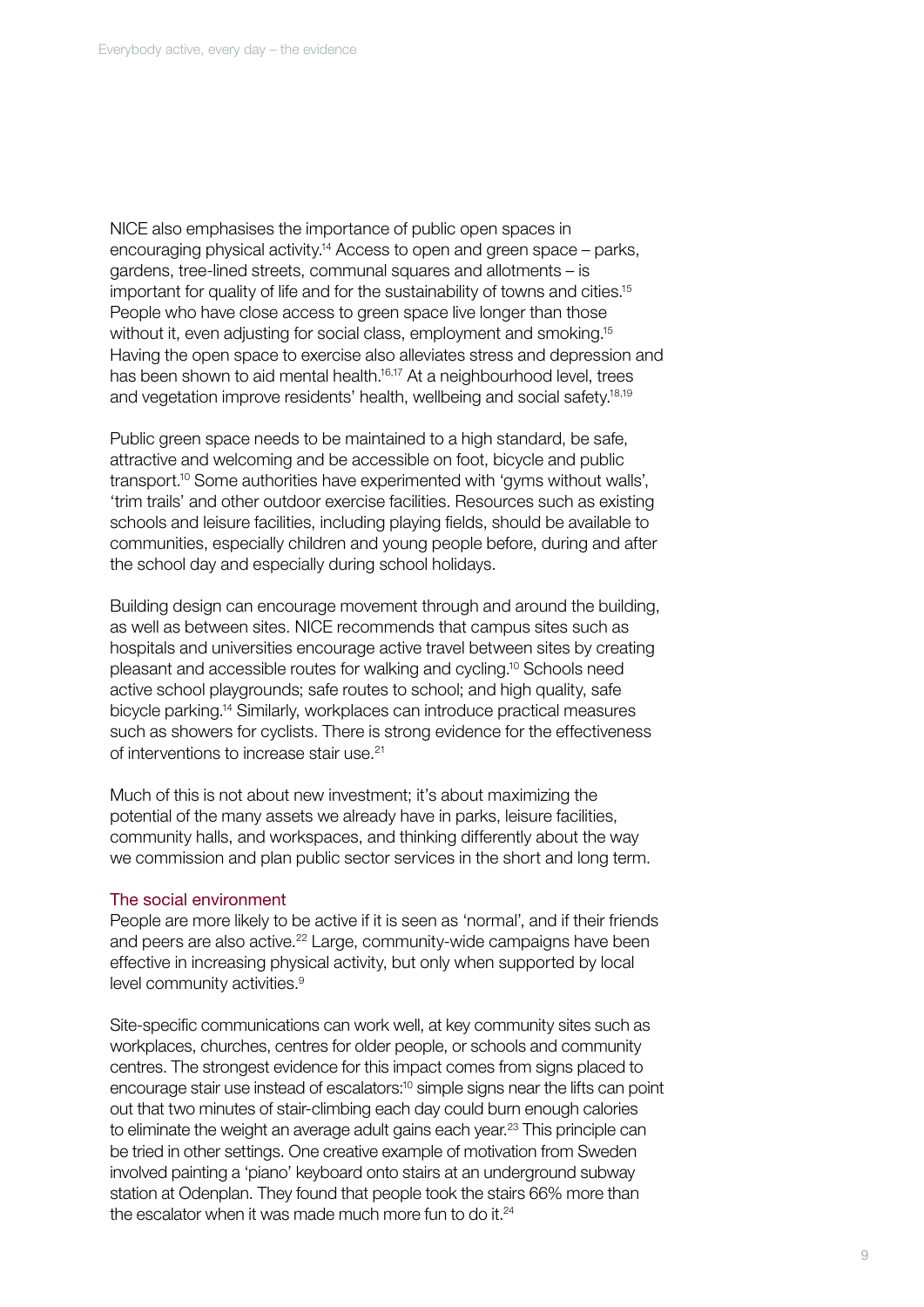NICE guidance on young people and physical activity considered the effectiveness of social marketing in promoting physical activity to young people.25 Social marketing and new technology has a lot of potential with this group in particular, but the area is so new that it is not yet wellevaluated. Examples include putting people with similar physical activity goals together via social media sites, or use of GPS-enabled 'apps' to track walking and other activities to share.<sup>26</sup>

#### Community-wide interventions

The main challenge when promoting physical activity is encouraging population-level behaviour change. Achieving small shifts in behaviour across whole communities could give more significant public health benefits than increasing activity among small, targeted groups. NICE is in the process of reviewing its guidance on community engagement<sup>27</sup> and it is considered within their existing guidance and pathways.28

Increasing social support for physical activity within communities, specific neighbourhoods, and worksites can effectively promote physical activity.9 These can include town or city-wide programmes, in which successful marketing is strongly reinforced by community-level action. For example, free community classes such as fitness/aerobics and health walks in public places (parks, community centres, worksites) or fun activity sessions for children and young people. These are particularly good for underserved populations such as women, older adults and lower socioeconomic groups.9

Recent UK initiatives have shown the effectiveness of town-wide cycling and walking programmes.29 NICE recommends promoting cycling for transport and recreational purposes, linked to existing national and local initiatives.<sup>30</sup> These should include provision of information, including maps and route signage along with initiatives such as fun rides; recreational and sponsored group rides; school sports promotions; and links with cycle sports events and cycle hire schemes. 31,32

Walking should also be encouraged at community level. For example through linking supportive infrastructure (ie, footpaths and pedestrianised areas) to community-level walking programmes, promotions and events, such as mass participation walking groups, community challenges and 'walkathons' or group led walks.<sup>30</sup>

UK-based community-wide physical activity programmes, such as the healthy towns programme<sup>33</sup> and local exercise action pilots<sup>34</sup> can be hugely successful, but achieving population-level change requires extending beyond those who are already motivated to reach the wider community.

#### Group interventions

Evidence suggests that the social element behind physical activity aids enjoyment and that social support encourages sustained behaviour change.<sup>35</sup>

NICE recommends that inactive adults be encouraged to take up walking programmes.30 These should link to existing national and local walking

The social element behind physical activity aids enjoyment  $\overline{\mathbf{G}}$ 

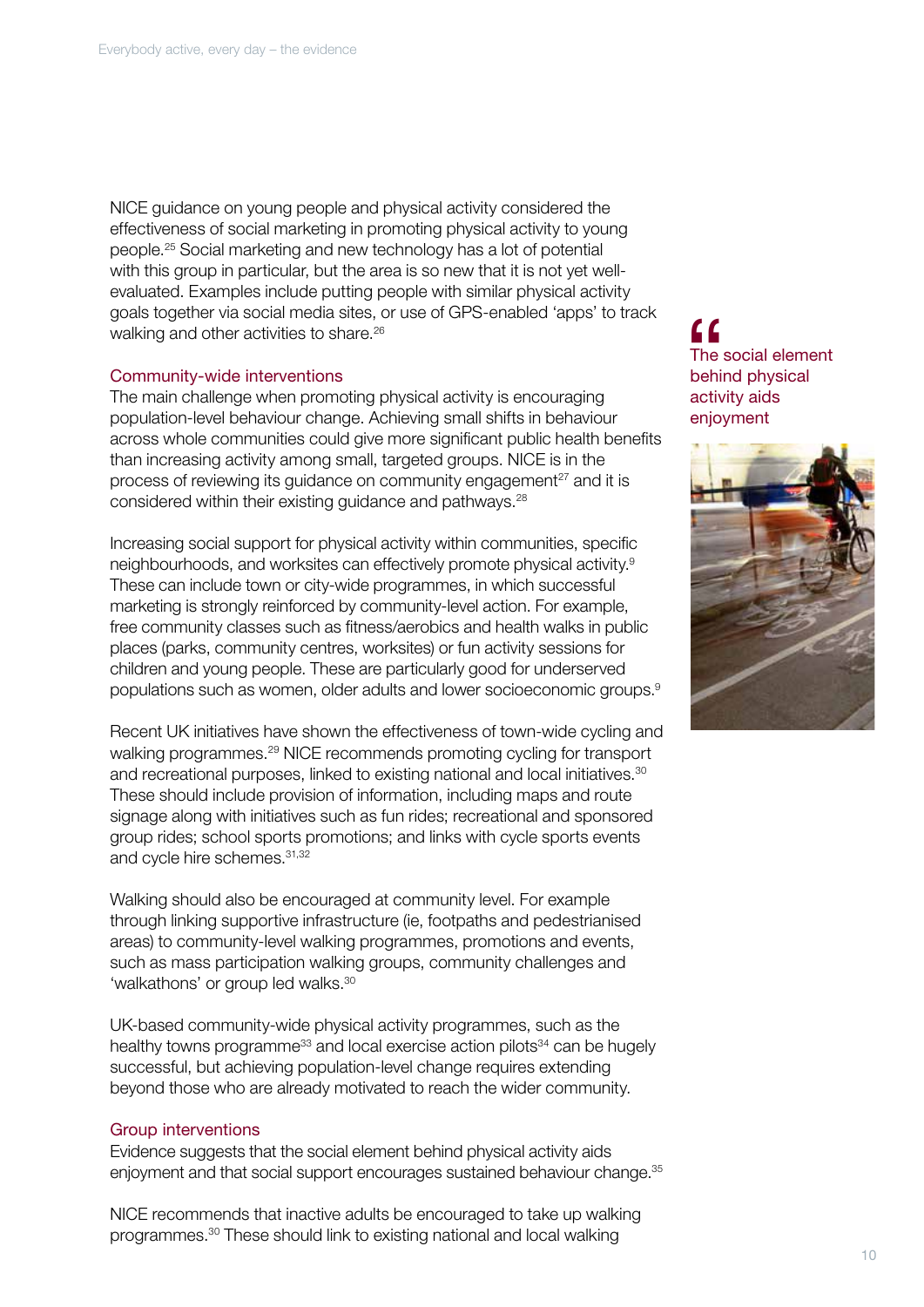initiatives such as walking for health.<sup>36</sup> They should address safety, cultural and disability issues and offer a variety of routes, paces and distances at different times of the day. They should be led by suitably trained walk leaders (paid or voluntary) and aimed at people who are currently inactive.

Successful facilitated group activities include guided bike rides for people with little or no experience of cycling, such as Sky Ride Local<sup>37</sup> and the parkrun running community.38 Many local authorities also offer sport and leisure opportunities specifically targeted at people new to sport and activity, especially children and young people.

Social media offers a range of opportunities for groups of people with similar physical activity goals or interests, although effectiveness studies are currently limited.39

#### One-to-one interventions

There is strong evidence for the effectiveness of counselling and brief advice in primary care to increase an individual's physical activity.40 NICE recommends that primary care practitioners identify those who are inactive; deliver programmes of brief advice including follow-up; incorporate brief advice in commissioning; and implement systems to support brief advice. Any programme developed to deliver advice, encouragement or support to individuals should be based on best practice for psychological interventions. Techniques should include monitoring, feedback and support.<sup>41</sup>

It is important to note that identifying patients and delivering advice is quite different to referring people directly to exercise facilities. Everyone benefits from exercise, but when dealing one-to-one we have to work with the individual, not just prescribe to them. NICE guidance recommends only funding exercise referral schemes for people who are sedentary or inactive and have existing health conditions or other factors.<sup>42</sup>

Pedometers can work well to stimulate physical activity, 9,43 with NICE recommending their use with a package of support including feedback, support and monitoring.<sup>30</sup> Pedometer phone apps are increasing in popularity, as are apps designed to tell people when they have stayed still for too long.

Local authorities can also develop programmes of personalised travel plans. These aim to encourage people to change their travel habits by providing them with detailed information of possible alternatives. They involve identifying people who wish to make changes; providing them with information; and supporting them in making changes.<sup>30</sup>

Individual approaches can also be implemented in specific settings, such as the workplace, with office-based screening and advice with telephone followup/community support. Whatever approach, evidence shows that co-creation – designing services with the help of those who use them – is most effective.

NICE guidance suggests long-term follow-up for at least six months following any intervention.<sup>41</sup>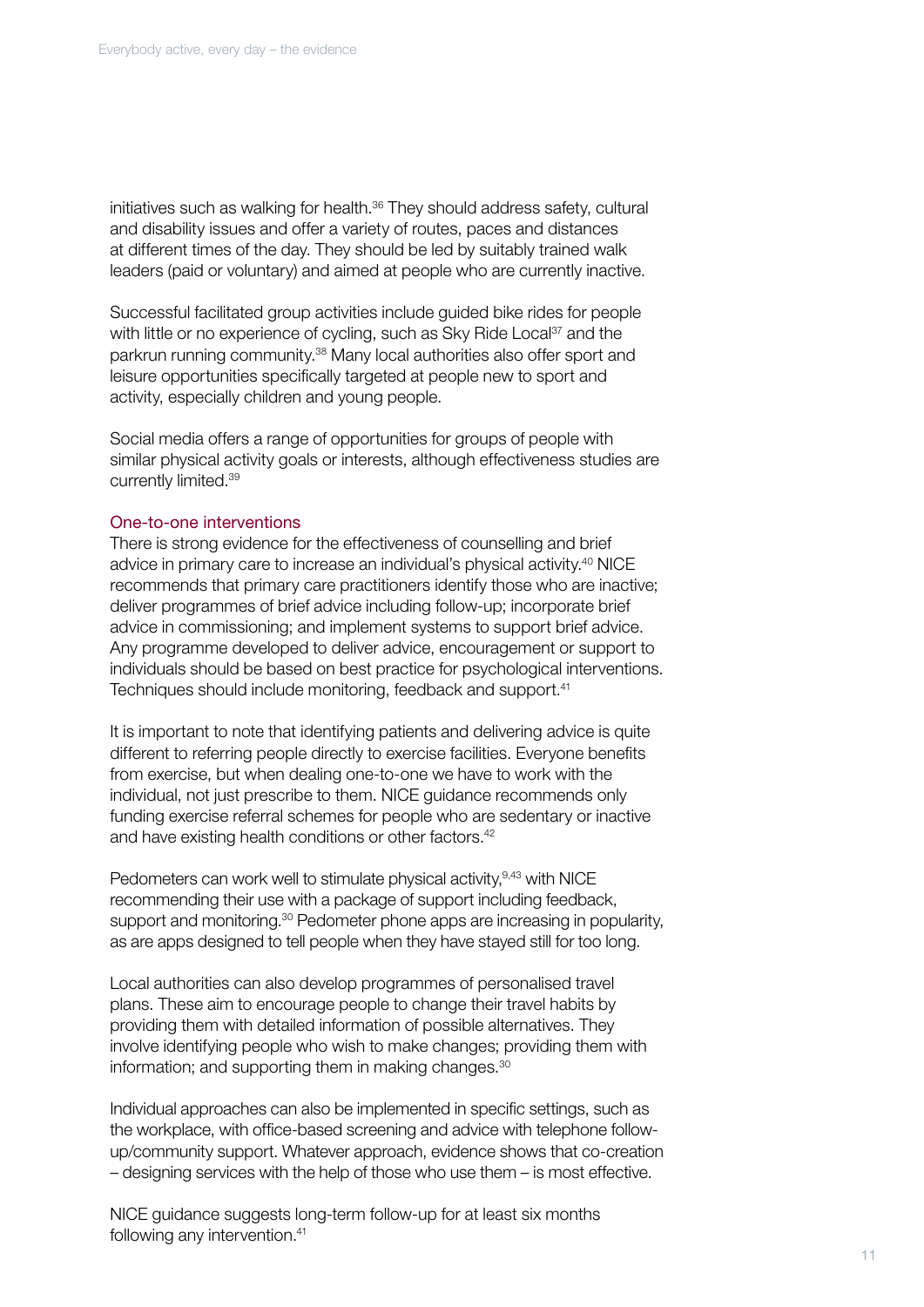### Implementation across the life course Starting well

At the ages of five to 15 years only 21% of boys and 16% of girls currently meet the CMO's guidelines. The proportion of girls meeting the guidelines decreases from 23% in those aged five to seven years to only 8% when aged 13-15 years.<sup>1</sup>

A child active from an early age establishes good habits for life, and being active should begin in babyhood.<sup>44</sup> Research suggests that campaigns to improve children's health should be directed to whole families<sup>45</sup> and for under-fives the focus is on active play rather than formal activity.<sup>8</sup> Physical activity is a vital part of the physical and mental development of children, and helps them to achieve their potential and to be 'school ready'.

The school setting is extremely important when it comes to children's opportunities to be active.46 Evidence exists to support the 'whole school approach', including physical education, classroom activities, afterschool sports, and promoting active travel to and from school.<sup>47</sup> Specific interventions in school supported by the evidence include: capacity building and staff training; increasing the number or quality of physical education classes; adjustment of interventions to target specific populations; increased activity at break times; changes in curriculum, equipment and materials provision. Additionally, walk to school programmes and cycling promotions can encourage increases active travel to and from school.<sup>48</sup>

The after-school period is a critical time when many children sit still for too long, watching films, playing computer games, browsing the internet or messaging on phones. Parents have an important role in encouraging their children to be more active, especially during evening, weekends and holidays.49 A general guideline for all children of 'two hours max' total screen time can be helpful to ensure that children achieve the recommended amount of physical activity each day.50

Community and youth clubs that offer physical extracurricular activities help children and young people get active in an enjoyable and supportive environment. Improving access to safe and appropriate play spaces, including green space, is vital to enable more children to play outdoors. Since the 1970s the distance children venture from their home has declined by 90%.<sup>51</sup>

Support and encouragement to get active is particularly important as children and young people progress through key transition periods. There is some evidence to suggest that transition periods between stages in education and through to employment may result in reduced physical activity. Seventy per cent of 16-24 year olds cite transitions in life as the reason they gave up sports.<sup>52</sup>

Support and encouragement to get active is particularly important as children and young people progress through key transition periods "<br>Supplemed<br>to get

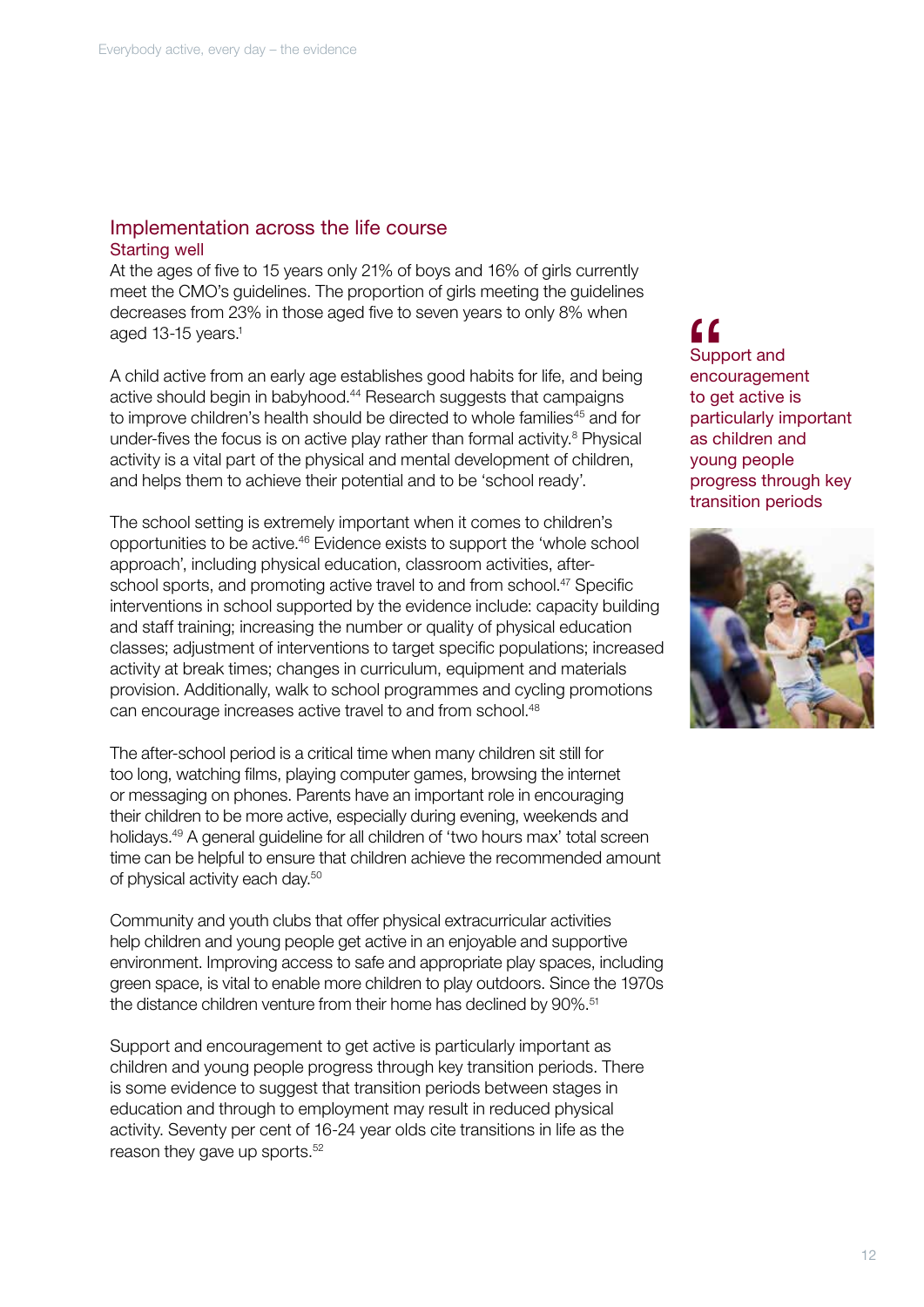#### Living well

Promoting physical activity to adults is relatively challenging. We need to do more to look into wider physical and social settings, perhaps via housing associations, social centres, supermarkets, mosques and churches. With 70% of the adult population in employment, there is already strong evidence that workplace physical activity programmes are effective.<sup>53</sup> These can include flexible working policies and incentive schemes; policies to encourage employees to walk or cycle; information; ongoing advice and support or confidential, independent health checks focused on physical activity, administered by a suitably qualified practitioner.

Adults can be encouraged to be active alongside their children.14 The voluntary and private sectors have done this very effectively – one example is the various campaigns of the Wild Network partnership, which includes the National Trust, RSPB and Play England.<sup>54</sup> The most successful marketing keeps the target audience in mind, especially if there are specific cultural, religious or social issues that may influence attitudes to physical activity.

#### Ageing well

The number of people aged 60 and over is currently 20% of the population. This will rise to 24% by 2030, and in the next 20 years, the number of over 80s will treble.

As people age, it can be argued that activity is more, not less important.55,56,57 Retirement can be stimulus to increase activity and try new hobbies. The good news is that it is never too late to adopt a more physically active lifestyle. There is strong evidence that the benefits of physical activity apply even to older adults who have previously been inactive.<sup>8</sup>

The NICE guidance on physical activity for older people is limited, although the adult guidance can be adapted. There is evidence that physical activity can tackle the growing problem of social isolation, as well as giving health benefits.58 Targeted and tailored individual interventions are most likely to be successful with older people, as they address specific needs and concerns.59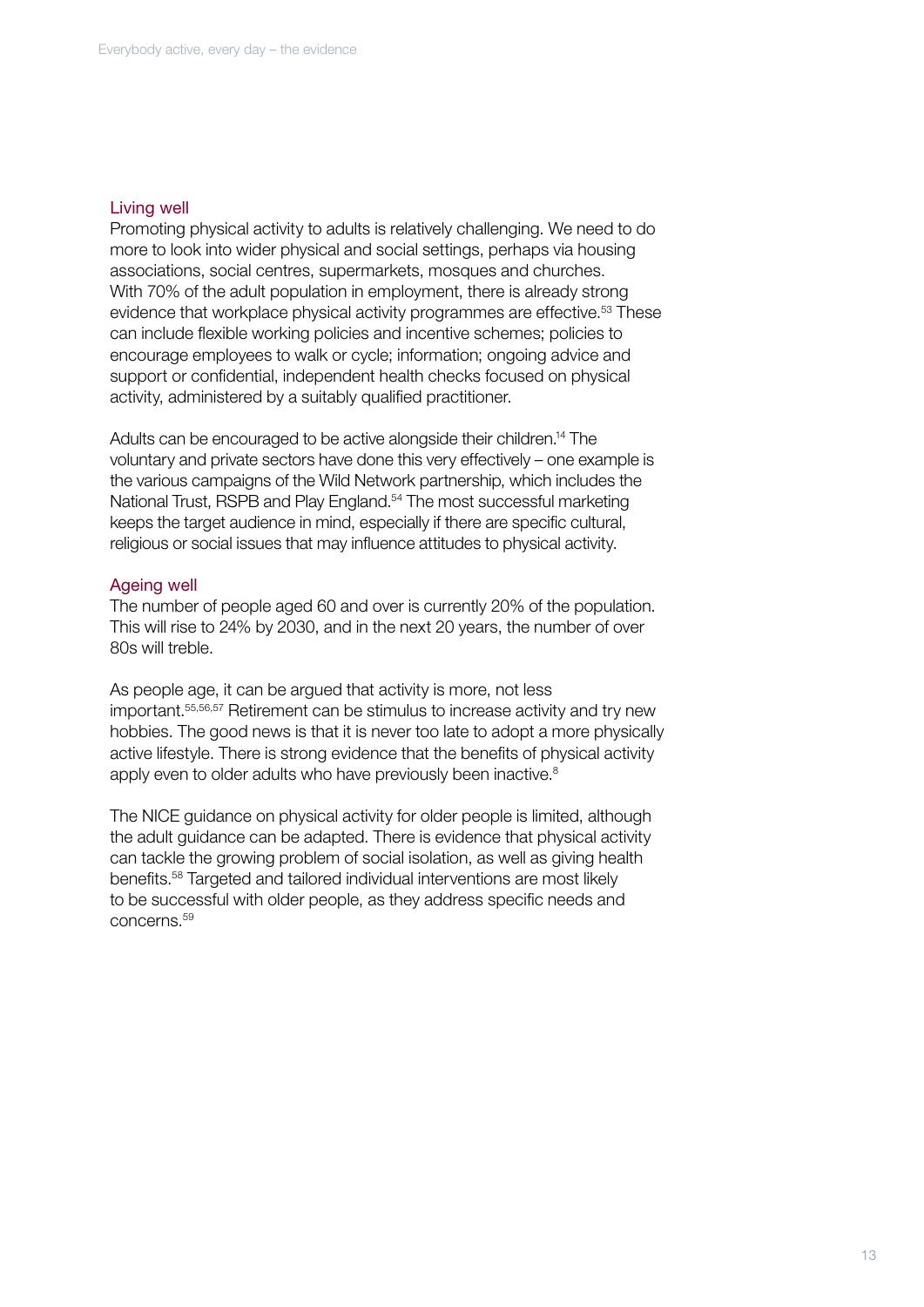## 5. Research gaps

There are gaps in the evidence. PHE is producing a report to help bridge the gap, 'Physical activity: promising practice'. Areas where further research is needed include:

- increased research into the long term impacts of physical activity interventions, including built environment interventions, at individual, group and population level
- evaluation of interventions to establish sustained behaviour change targeted at specific key groups (eg, adolescents, people with long-term mental health conditions)
- cost-effectiveness studies which reflect cost-benefits for health, social care and other societal impacts such as educational attainment, productivity and sickness absence
- large-scale population evaluation of built environment and transport infrastructure interventions
- insight studies into different communities to address inequalities
- how best to support those with long-term mental health conditions to sustain exercise and activity
- the effectiveness of new technologies (eg, social media) in changing behaviours over longer terms
- indicators of physical activity in children and young people

While acknowledging these gaps, it is not a case for inaction. Enough guidance and research already exists to make both the business and the health case clear. It also isn't a suggestion that what people are doing now is wrong – especially the thousands of volunteers working with individuals and communities within their own time. We now need to use evidence to improve the way we use our resources.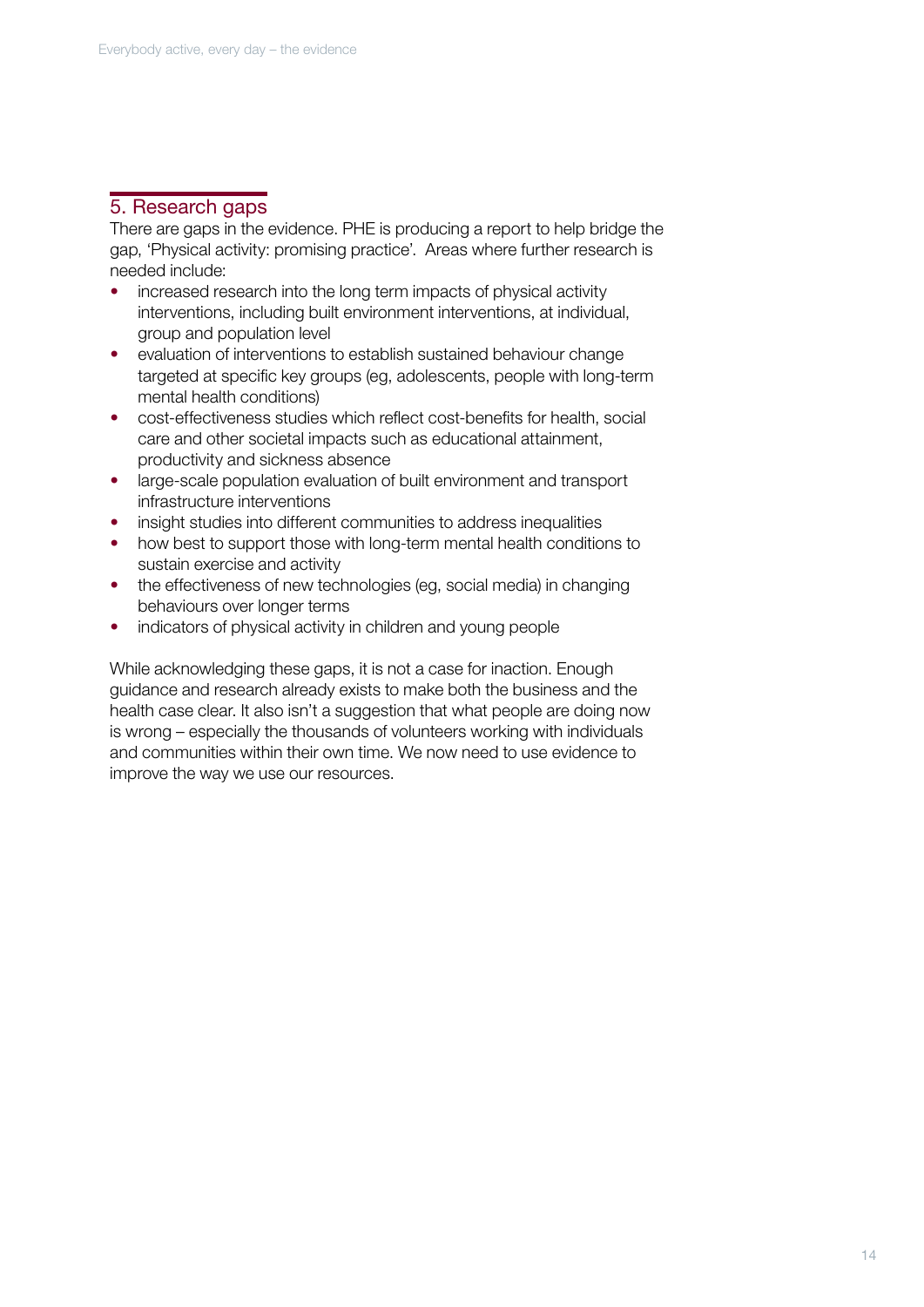## 6. Options for action

Every action we take today will deliver benefits for generations to come.

We have grouped what we see as opportunities for action using four domains: active society, moving professionals, active environments and moving at scale.

In essence local areas should be taking five steps to support change:

- 1. Teach every child to enjoy, value and have the skills to be active every day.
- 2. Create safe and attractive environments where everyone can walk or cycle, regardless of age or disability.
- 3. Make 'every contact count' for professionals and volunteers to encourage active lives.
- 4. Lead by example in every public sector workspace.
- 5. Evaluate and share the findings so we learning more about what works.

In this document we've highlighted those actions which we feel have the most potential and the strongest evidence base. This section is aimed primarily at national and local government; schools; the transport, leisure and sports providers, community and voluntary leaders and organisations; employers and health and social care professionals. These priority options run across the life course and equality groupings.

#### Active society: creating a social movement

We need a cultural turnaround in attitudes to physical activity. The international experience of countries like Finland is that there is no quick fix: we need long-term promotion of physical activity over decades. The shared vision is to get everybody active every day, driving a radical shift in the takeup of physical activity on a national scale.

#### National government

- continue at pace the cross-government and cross-party commitments and leadership established in Moving More, Living More and All Party Commission recommendations to embed physical activity in all relevant policies<sup>60</sup>
- work with schools, Ofsted<sup>61</sup> and their partners to ensure full implementation of the new National Curriculum, so that no child leaves school<sup>62</sup> without the core skills to be competent in a broad range of physical activities and understand and apply the long-term health benefits of physical activity<sup>14</sup>
- lead by example, mobilising the breadth of the civil service and local government workforce to be advocates for physical activity, and support them to be active in their own lives

#### PHE

• provide effective, evidence-based social marketing campaigns,14 such as Change4Life, to promote physical activity across the life course, and support tailoring of these campaigns at local level and in specific settings such as businesses and institutions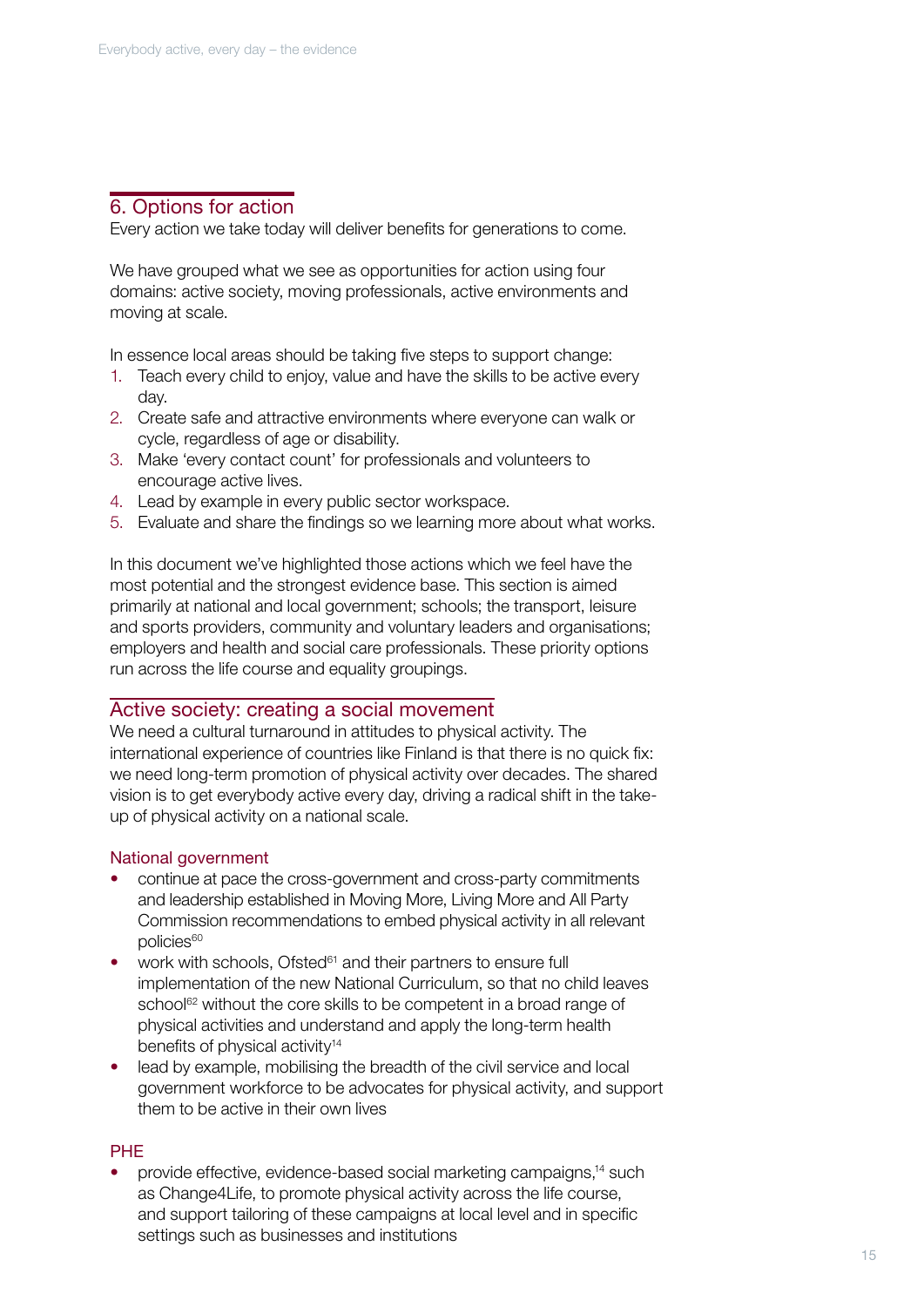- develop and maintain a coherent national picture of physical inactivity and activity in England to monitor progress
- work through our strategic partners programme to support capacity building in the third sector and minority community leadership on physical activity

#### Local government

- lead local leadership and action to increase physical activity and reduce inactivity through health and wellbeing boards, ensuring that physical activity is included in joint strategic needs assessments and joint health and wellbeing strategies, with connections to local spatial and neighbourhood plans, transport plans community sports and physical activity plans, clinical commissioning group strategic plan and economic regeneration plans<sup>14</sup>
- work with local enterprise partnerships and local chambers of commerce to integrate physical activity through active travel and workplace health into every level of economic growth and infrastructure planning
- implement the national standards for the workplace wellbeing charter. $63$ and support local businesses to take part and work towards excellence, particularly supporting action to increase physical activity in workplaces
- commission leisure services ensure that are insight-led and designed with users
- incorporate provisions for inclusion, addressing inactive people and training into provider contracts
- ensure commissioners have a long-term strategic plan for physical activity

#### NHS commissioners

- inspire local action by NHS staff by showing national leadership on physical activity and emphasising the potential return on investment for individuals and at a population level for being active every day
- integrate the ambition to increase physical activity through clinical commissioning pathways into the NHS strategic plan and delivery action plans
- demonstrate local leadership through clinical commissioning groups to activate networks of professionals to promote physical activity in clinical care, such as supporting local physical activity champions in primary and secondary care

#### NHS providers

- integrate physical activity into clinical assessment and techniques such as motivational interviewing into holistic care and support for all patients
- support local physical activity champions in clinical settings to help energise the environment and signpost support and activity opportunities for patients and staff
- integrate active lifestyle messages into every service, so every contact counts64

#### Sport and leisure organisations

- programming should target and engage inactive people
- engage users in design of locally-embedded physical activity programmes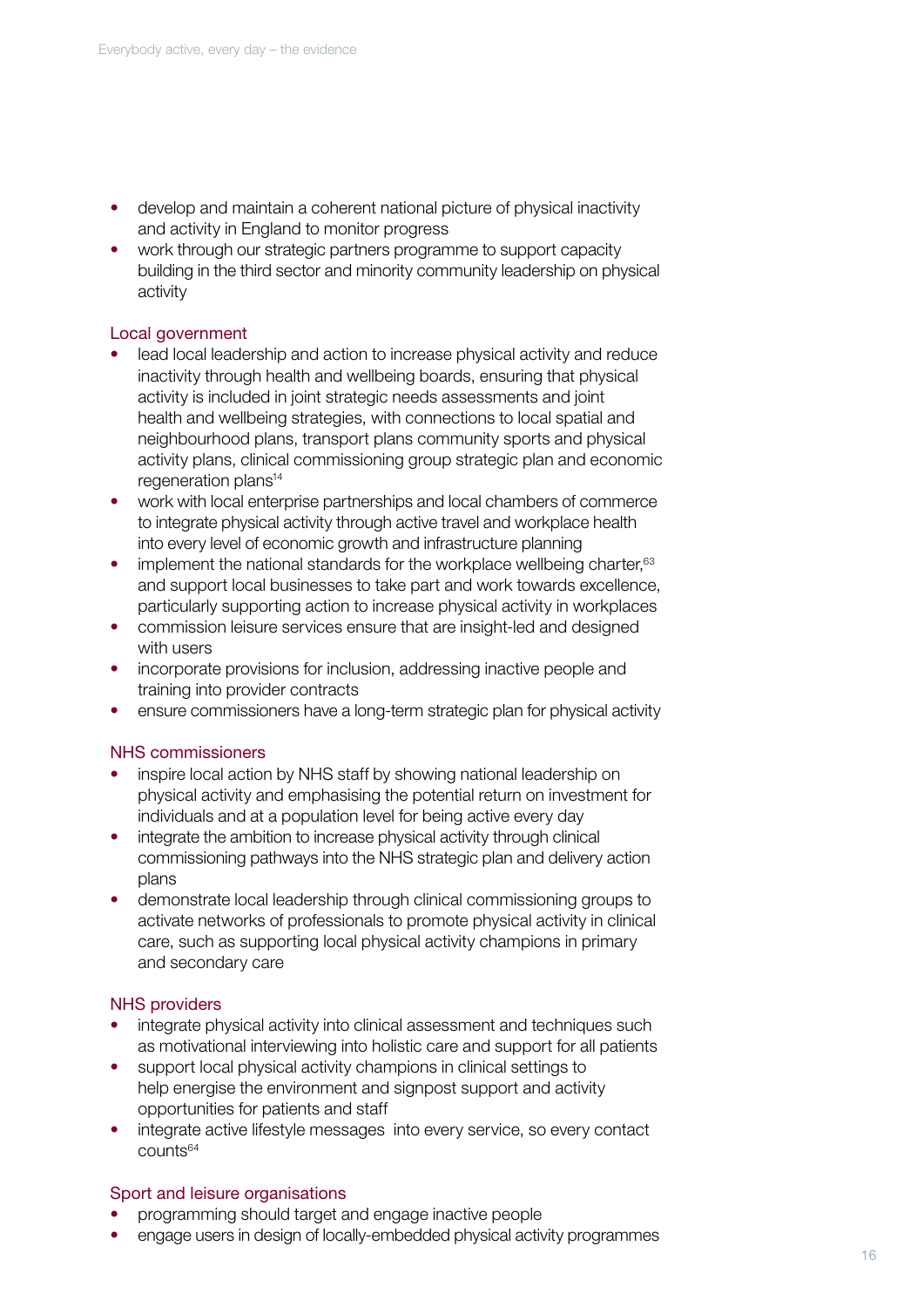• deliver services that support inclusive opportunities for physical activity (eg, inclusion fitness initiative-accredited gyms, equity statements)

#### Educational settings (early years to higher education)

- consistently promote the benefits of healthy lifestyles across the curriculum at primary,<sup>65</sup> secondary<sup>66</sup> and higher education levels, and benefits of group activities
- promote campaigns for cycling and walking to school, college or university<sup>14</sup>
- engage local community groups and organisations to maximise imaginative use of school, college or university facilities such as playing fields, gyms, dance halls and swimming pools

#### Businesses and employers

• lead by example in implementing evidence-based interventions to promote physical activity in the workplace, including workplacebased NHS Health Checks, to improve staff health and wellbeing, and encourage walking and cycling to work,<sup>30</sup> and other forms of active travel and physical activity in the workplace

#### Voluntary and community organisations

- take community leadership on promoting physical activity, especially in ethnic minority, faith and disabled communities and organisations
- promote understanding of physical activity in an integrated way with mainstream messaging. The leadership shown by Breakthrough Breast Cancer $67$  and Macmillan $68$  is a good model in promoting physical activity to reduce cancer risk

#### Moving professionals: using networks

We already have the ideal information network; the hundreds of thousands of professionals and volunteers who work directly with the public every day and the push for 'making every contact count'.<sup>69</sup> Their understanding of the need to become active every day is key to getting the nation moving.

All sectors and disciplines can play a role, not just those who already work in health. Professionals in spatial planning, social care, psychology, sport and leisure, the media, trades unions, education and business can help us bring about radical change.

#### National government

- encourage learning and development opportunities across the civil service to increase the understanding of physical activity and its relationship to policy development for improving health, social and economic population outcomes
- build on existing national knowledge sharing hubs, such as the local sustainable transport fund hub, to support local action to increase physical activity and reduce inactivity

#### PHE

• work with partners to build the capacity and enthusiasm of educators as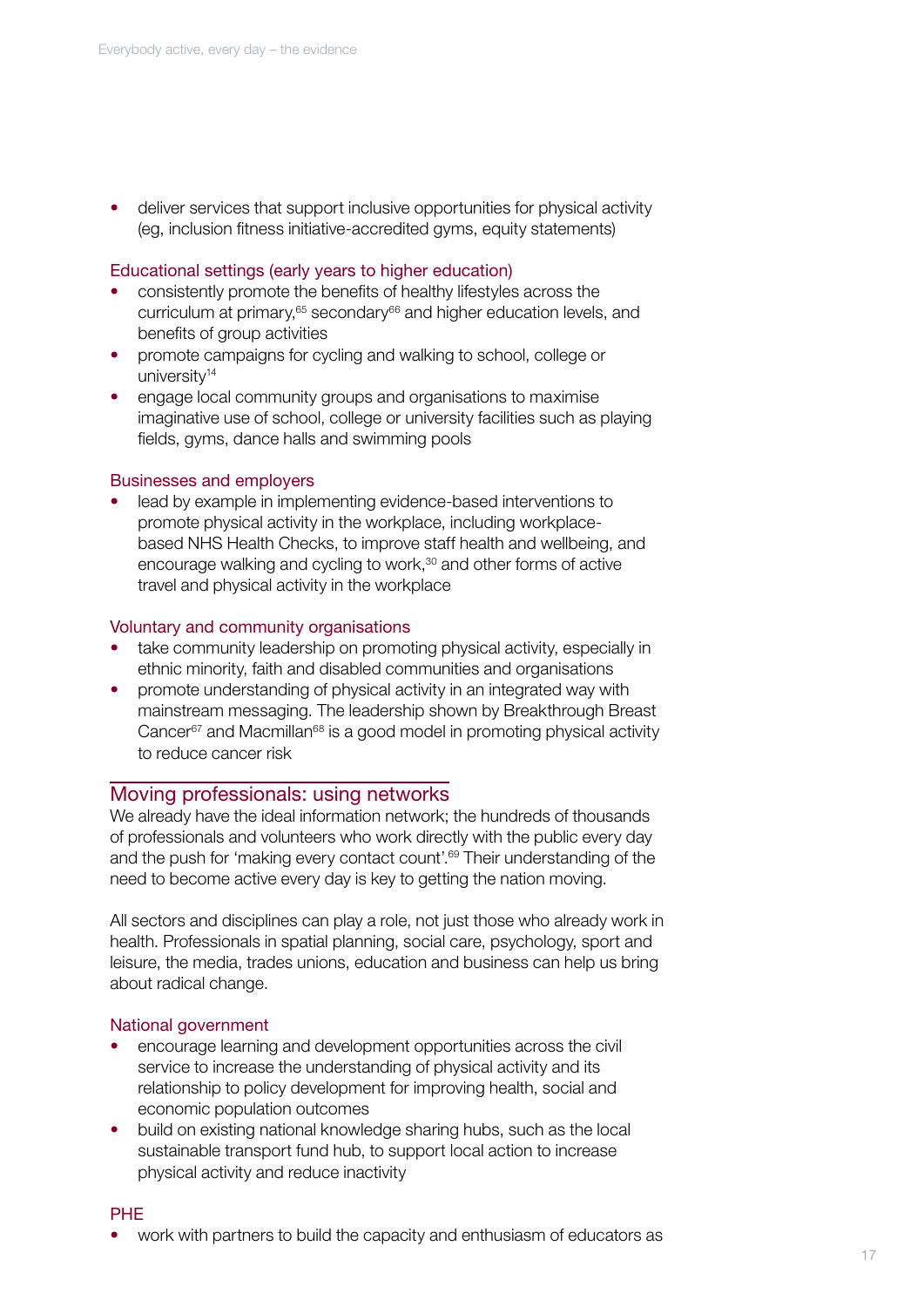part of the wider public health workforce by promoting effective practice and signposting the tools and resources to help promote physical activity

- support wider understanding of the role and impact of physical activity through our publications and develop targeted learning and development tools for specific groups of professionals
- work through partners such as the medical royal colleges, trade unions, chartered institutes and royal societies to prompt post-graduate training and development to increase understanding about physical activity and create the skills to support individuals becoming more active

#### Local government

- improve competency and skills of health and social care staff to support older people,70 including integration of key skills around physical activity for older adults<sup>30</sup>
- commission training programmes for staff to promote increased physical activity<sup>14</sup> in early years
- integrate physical activity into local workforce development programmes and training for staff

#### NHS commissioners

- require training of provider staff on the role of physical activity in the care pathway and opportunities for maximising patient care through its use
- incorporate a requirement for brief interventions training in physical activity provider contracts

#### NHS providers

- ensure all health and social care staff are trained and assessed for their competence in brief interventions<sup>40</sup> and motivational interviewing techniques<sup>71</sup> for lifestyle modification, eg, physical activity and mental wellbeing
- create an environment that values 'making every contact count'

#### Sport and leisure organisations

- support project managers, coaches and volunteers with training and guidance on integration of behaviour change
- ensure volunteering opportunities and jobs provide skills development and career prospects
- develop a making every contact count approach that integrates active living into all aspects of business

#### Educational settings (early years to higher education)

- schools and teacher training bodies to train education staff to understand the link between health and wellbeing and educational attainment,72,73 and ensure they have the skills to deliver the personal, health and social education (including physical activity)<sup>74</sup> curriculum effectively, identifying pupils who may need additional support
- universities working with partners to integrate understanding of the potential role of physical activity across the undergraduate curriculum, from healthcare to planning and engineering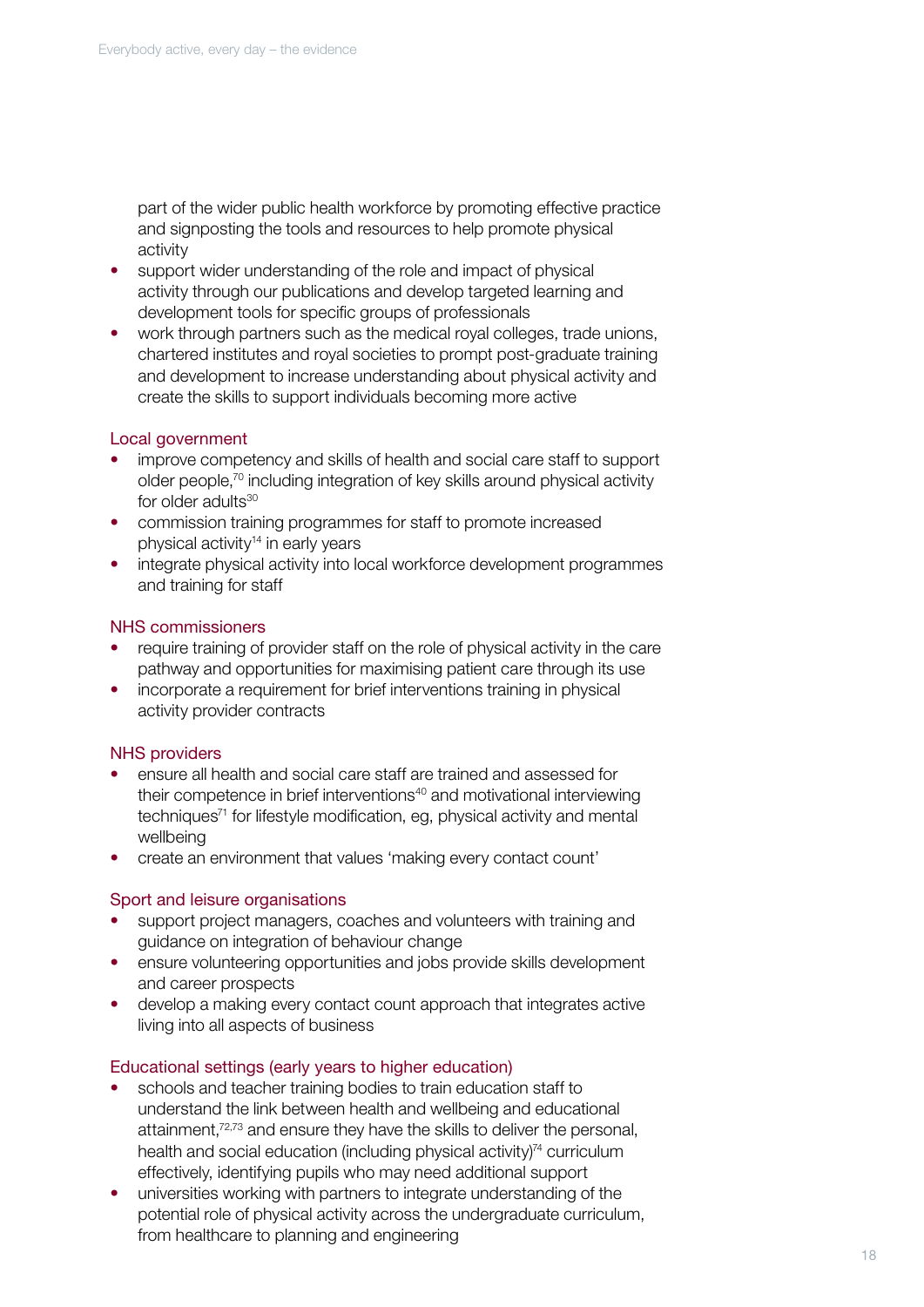- medical royal colleges, chartered associations, professional bodies and other professional accrediting bodies to integrate understanding of, and skills to support, physical activity into the post-graduate training offer to support professionals as they develop in their careers
- review the training needs of transport professionals in order to ensure a consistently high standard of provision of walking and cycling infrastructure on the strategic and local road network

#### Businesses and employers

- provide learning and development, volunteering and skills development opportunities for staff at all levels to develop their physical literacy and integrate physical activity into their daily lives
- support staff volunteering in community physical activity projects, for example as community sports coaches
- sports and leisure providers ensure that all staff have comprehensive diversity training and where appropriate additional training to facilitate activity for people with disabilities and impairments

#### Voluntary and community oganisations

- integrate prevention messages into the training of volunteers and staff, so every contact counts
- support training and development for community and faith leaders to energise and activate their communities to be active every day - at all ages
- utilise existing support available for volunteer physical activity facilitators, such as the walking for health initiative<sup>75</sup> or upcoming research on the active, connected, engaged neighbourhoods (ACE)76

#### Active environments: creating the right spaces

Local authorities have a new responsibility to link local health policy with other policy strands such as planning, transport infrastructure and housing. This gives them the opportunity to create new networks of expertise, and design physical activity in from the ground up. New partnerships – eg, with architects and urban planners working directly with professionals in health and leisure – will find new ways to reverse the downward trends in activity levels.

There is a clear link between land use and public health. Although many surveys show it's the quality, not just the quantity of public parks and spaces that make people want to walk more, there is evidence that just having access to green and open spaces matters.

#### National government

- ensure that planning transport and housing policies support strong, vibrant and healthy communities that prioritise physical activity and active travel<sup>77</sup>
- government to accelerate a modal shift in transport78 from cars to walking, $30$  cycling and public transport $80$  by evaluating the case to introduce an active travel bill for England. Examine the need for a legal requirement for local authorities to map and plan for suitable routes for active travel, and to build and improve their infrastructure for walking and cycling, as with the Active Travel (Wales) Act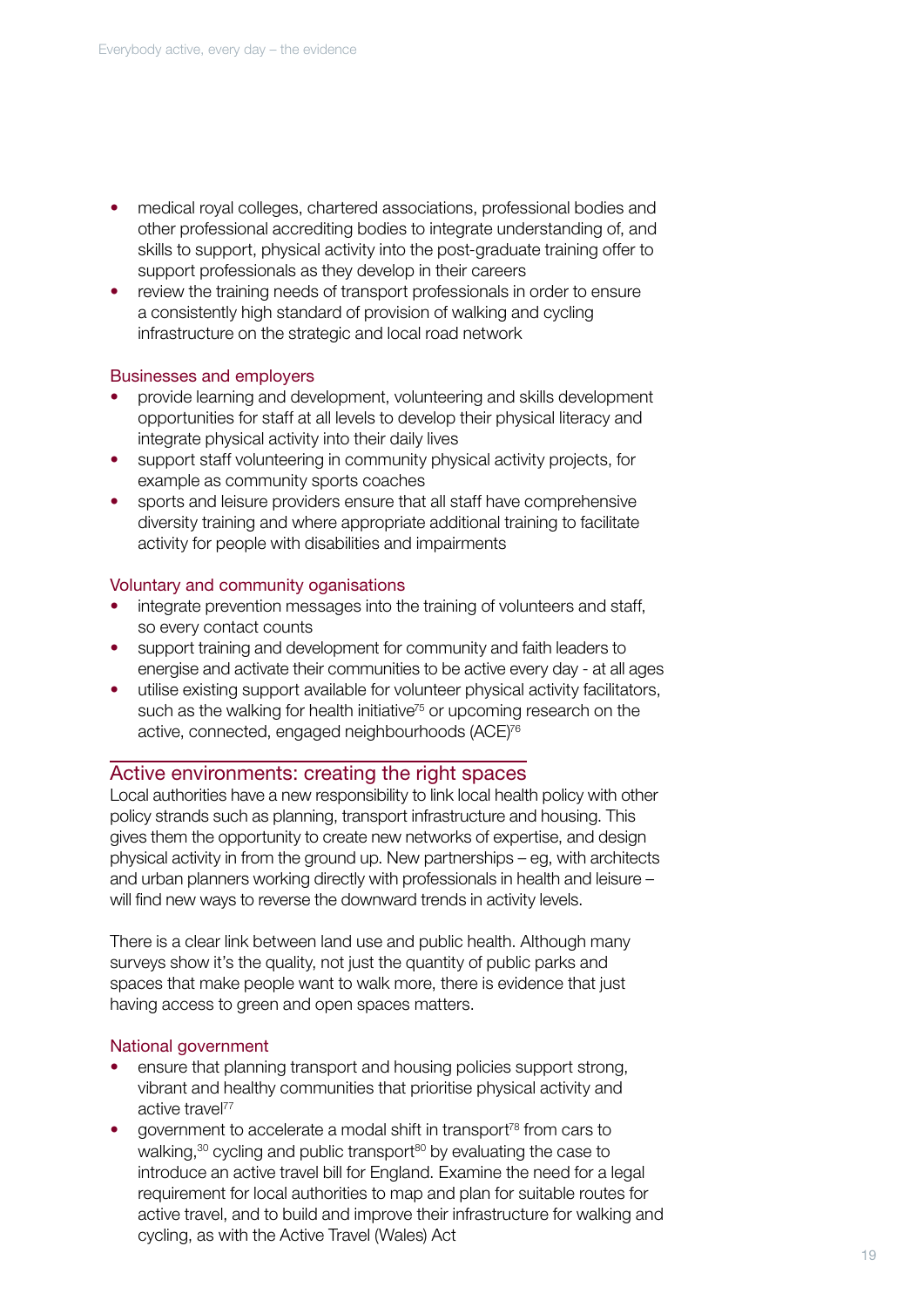• integrate active travel planning in national capital investment strategies and delivery plans. Plan in supporting facilities such as secure cycle storage, showers and drying facilities as core requirements<sup>81</sup>

#### PHE

- provide evidence about different dimensions of health and the built environment, and tools to inform local good practice
- work with the chief medical officer and national government to develop the scientific evidence of the health and social benefits of green infrastructure and active travel on air quality and climate change mitigation
- support better frameworks for evaluation of infrastructure and built environment interventions to help develop the evidence base
- develop capacity within the local public health workforce and those in spatial planning, housing, and transport planning, to maximise the impact of health and wellbeing from their work, eg, through secondments and joint training<sup>82,83</sup>

#### Local government

- align the local plan $84$  and the health and wellbeing strategy informed by the JSNA<sup>85</sup> and plans being developed by local enterprise partnerships, which should make public health a priority in their strategic planning and investment choices<sup>83</sup> to deliver healthy environments
- develop coordinated, cross-sector approaches and interventions to promote walking, cycling, active transport $86$  and active play,<sup>14</sup> including the choice of sites for new developments for example, housing, education and health care settings,<sup>10</sup> for all ages,<sup>30,87,88,89</sup> through effective use of the local plan<sup>89</sup> and other instruments such as the door-to-door strategy,<sup>90</sup> local growth fund and local sustainable transport fund
- deliver multi-component sport, leisure, and outdoor based on insight/ co-creation work that are attractive and appropriate to the whole community (including children, young people and older people) to contribute to their opportunities to be physically active<sup>14,91</sup>
- use regulatory and statutory frameworks such as the local plan, licensing and assessments to design healthy, inclusive (eg. age<sup>92</sup> and disability-friendly) environments that promote social interaction, physical activity, 93,94 and a general feeling of safety and security 95

#### NHS commissioners

- integrate a requirement for active travel plans into pre-qualifying questionnaire stage of procurement
- in capital investment strategies and delivery plans integrate active travel planning and the promotion of physical activity as a core requirement

#### NHS providers

- NHS providers and local authorities to put active transport plans in place for all settings and consistently implement schemes to help staff, patients and visitors to maximise active travel<sup>30</sup>
- NHS providers to look to provide other opportunities for physical activity in everyday activity, such as activating stairwells and promoting activity through corporate challenges, sports leagues, fun runs, etc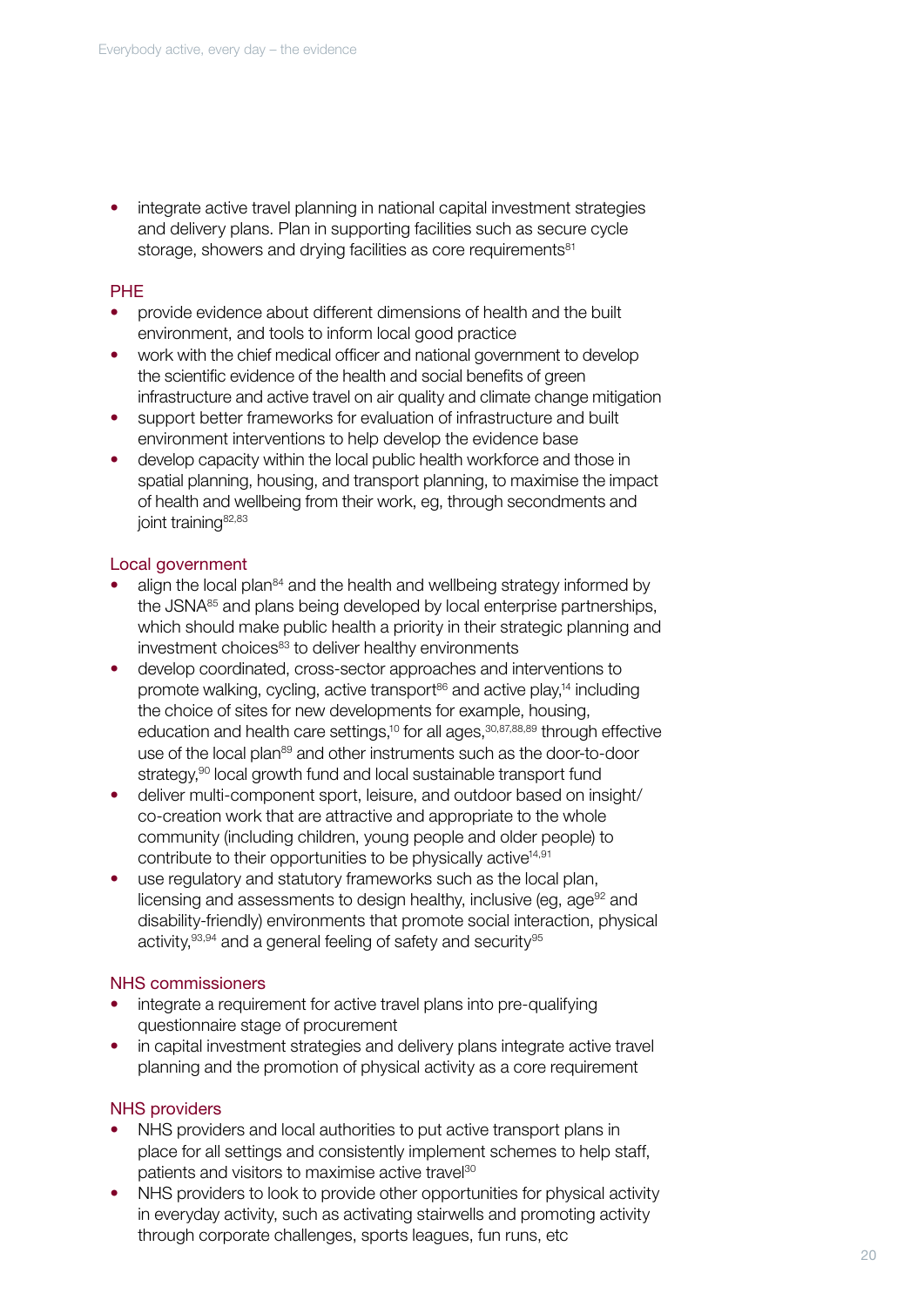#### Sport and leisure providers

- implement active travel plans for all staff and customers
- identify and address barriers that prohibit equality groups from accessing services (eg, geographic, physical, economic)

#### Educational settings (early years to higher education)

- design playgrounds to enhance physical activity<sup>10</sup>
- in schools and higher education capital investment strategies and delivery plans integrate active travel planning and the supporting facilities such as changing accommodation, secure cycle storage, showers and drying facilities as core requirements<sup>96,97</sup>
- support cycle training for children to keep them safe on the road

#### Businesses and employers

- increase physical activity opportunities in the working day through support for active travel, or for evidence based workplace approaches
- participate in the public health responsibility deal and workplace wellbeing charter to learn good practice and share it with others
- take part in the national cycle to work scheme and support adults to take up cycling classes and opportunities to increase their safety on the road

#### Voluntary and community organisations

- have active travel plans and policies<sup>30</sup> for staff, volunteers and users
- increase physical activity opportunities for staff and volunteers in the working day, through support for active travel, or for evidence-based workplace approaches

#### Moving at scale: making us active everyday

We need a revolution in physical activity and health. In partnership with local and national government, professionals in schools, the health sector, transportation, the sports, leisure and voluntary sectors can all be energized to achieve this common goal. We just need to light the touch paper.

Evidence shows that positive change needs to happen at every level. It needs to be measurable, permanent and consistent. It needs hardwiring into our national culture and consciousness.

Local health and wellbeing boards know their local community and the assets they can build on to implement this guidance and make it a reality. There is ample guidance available.

Much of this is not about new investment; it's about maximizing use of the many assets we already have – and incorporating the need to increase physical activity into all long-term planning.

#### National government

- DH to work in partnership across government<sup>98</sup> to increase the existing effort to prevent dementia and other non-communicable diseases by increasing physical activity and reducing inactivity
- support the further development of the business case and return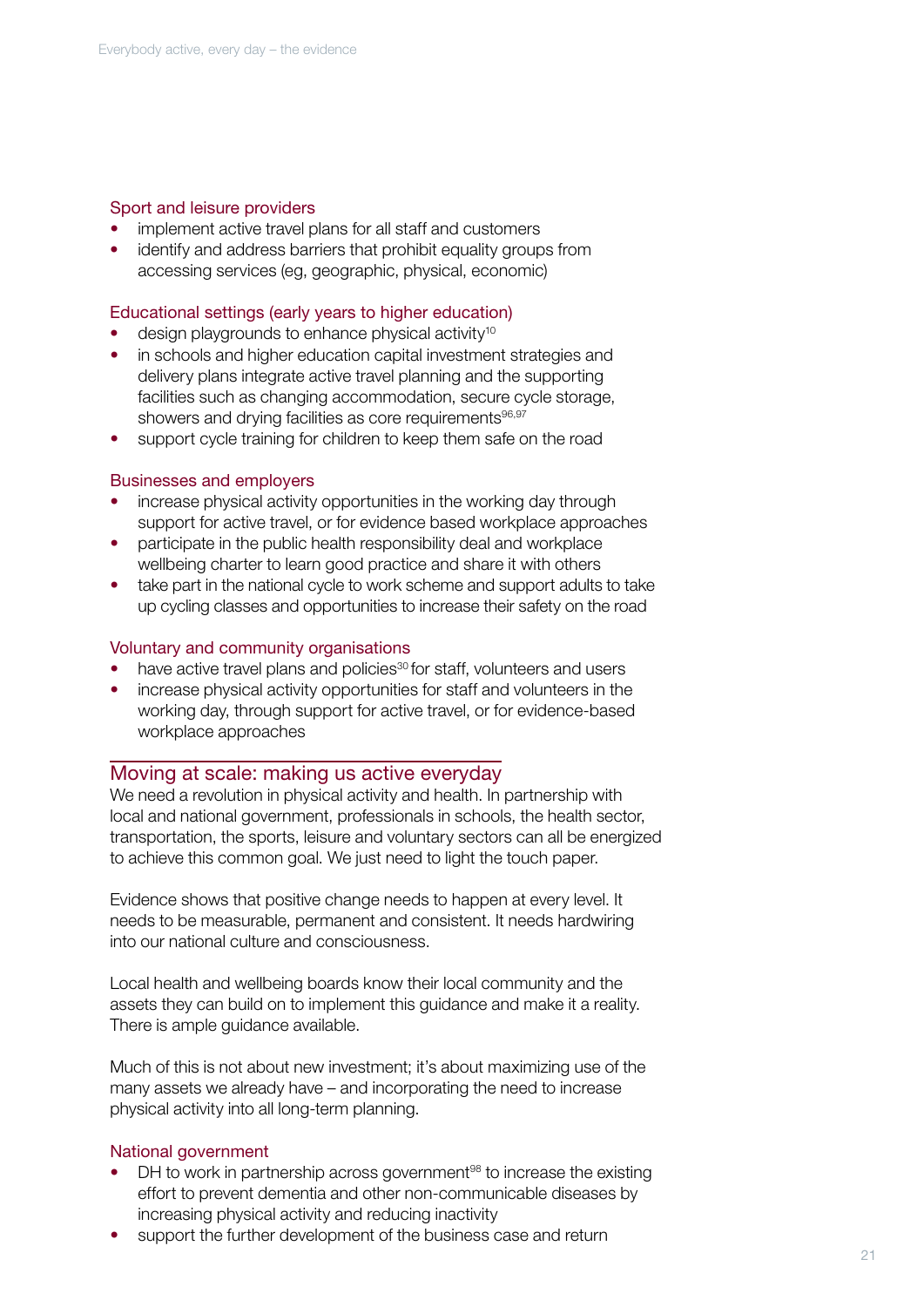on investment evidence across economic, health, social care and education portfolios at a local level, to support effective allocation of resources in both urban and rural settings

## PHE

- work with NICE and other national partners to promote evidence-based interventions to reduce inequalities and improve health, social and wellbeing outcomes across the life course which focus on active and healthy lifestyles
- work with funding bodies such as Sport England and the Arts Council, to increase the evidence base and our understanding of how participation translates into everyday activity across the life course
- provide advice and tools to support effective commissioning of health interventions and behaviour change interventions, including diet and weight management, physical activity, and the NHS Health Check<sup>99</sup> programme
- work with NHS England to optimise the public health impact of healthcare in all institutional settings, such as prisons; that improve population health outcomes

#### Local government

- embed the physical activity standard evaluation framework into the commissioning of any physical activity intervention and align with DH's 'Let's get moving' report<sup>100</sup>
- support education and early years settings<sup>14</sup> with implementing NICE guidance and recommendations on physical activity for children and young people, and similarly with wider services to support active older people<sup>101,102</sup>
- implement integrated behaviour change programmes,<sup>41</sup> which influence behavioural change at population level to increase healthy lifestyles, promote wellbeing and reduce the burden of disease. This should include measures to help prevent cognitive decline in later life<sup>103</sup>
- work with NHS commissioners to ensure that the physical activity risk assessment in clinical care pathways leads to appropriate interventions for those receiving the NHS Health Check and for those on the chronic disease registers<sup>40</sup>

#### NHS commissioners

- ensure pathways are in place to support healthy weight and diet for children and young people, and promote physical activity to children and young people<sup>14</sup>
- use community pharmacies to support people at every age to lead healthy lifestyles via opportunistic advice on topics including physical activity<sup>104</sup>
- commission services that integrate prevention, mental wellbeing,105 lifestyle modification,106,107.108,109 and that address or signpost to support on the social determinants of health as part of all clinical care pathways, eg, physical activity throughout the care pathway for cancer,<sup>110</sup> integrated wellness services<sup>111</sup> and social prescribing<sup>112</sup>
- embed the physical activity standard evaluation framework into the commissioning of any physical activity intervention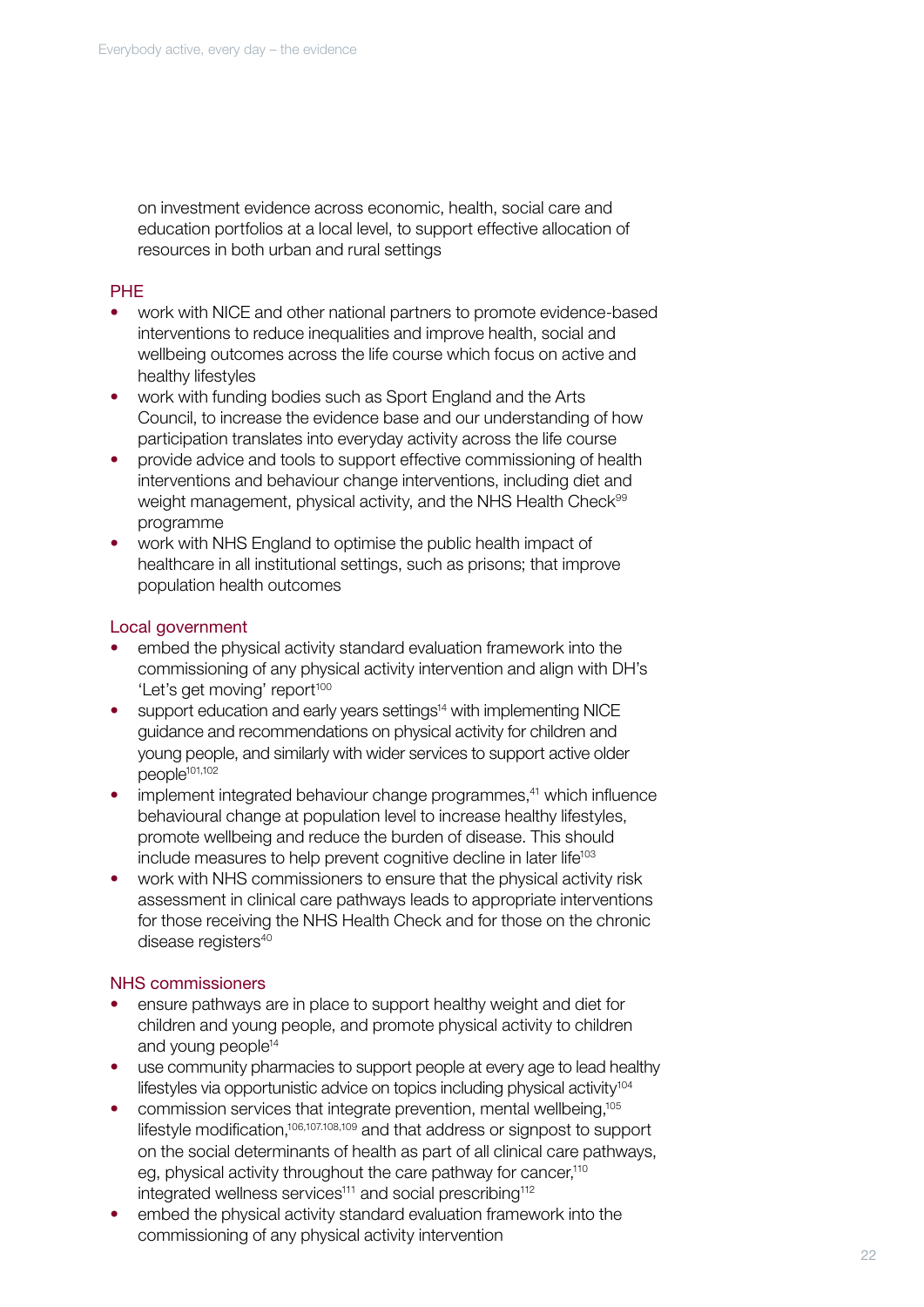#### NHS providers

- integrate health advice into every health and social care contact and in all care pathways – from pharmacists and physiotherapists to dental nurses and care assistants – including information on support for physical activity<sup>113,114</sup>
- using NICE guidance on behaviour change<sup>115</sup> and processes and training to make every contact count<sup>116</sup> for use with children and young people

#### Sport and leisure providers

• establish robust systems to evaluate projects that assess pre and postproject physical activity as well as participation and wider outcomes (using the standard evaluation framework)

#### Educational settings (schools to higher education)

• promote understanding and dissemination of the evidence base and through higher education support the development of the new and emerging evidence base

#### Businesses and employers

lead by example, being advocates for physical activity in the workplace to support staff to be active in their own lives and create ambitious business travel standards that promote active travel

#### Voluntary and community organisations

lead by example, being advocates for the evidence base for physical activity in the workplace to support staff and volunteers to be active in their own lives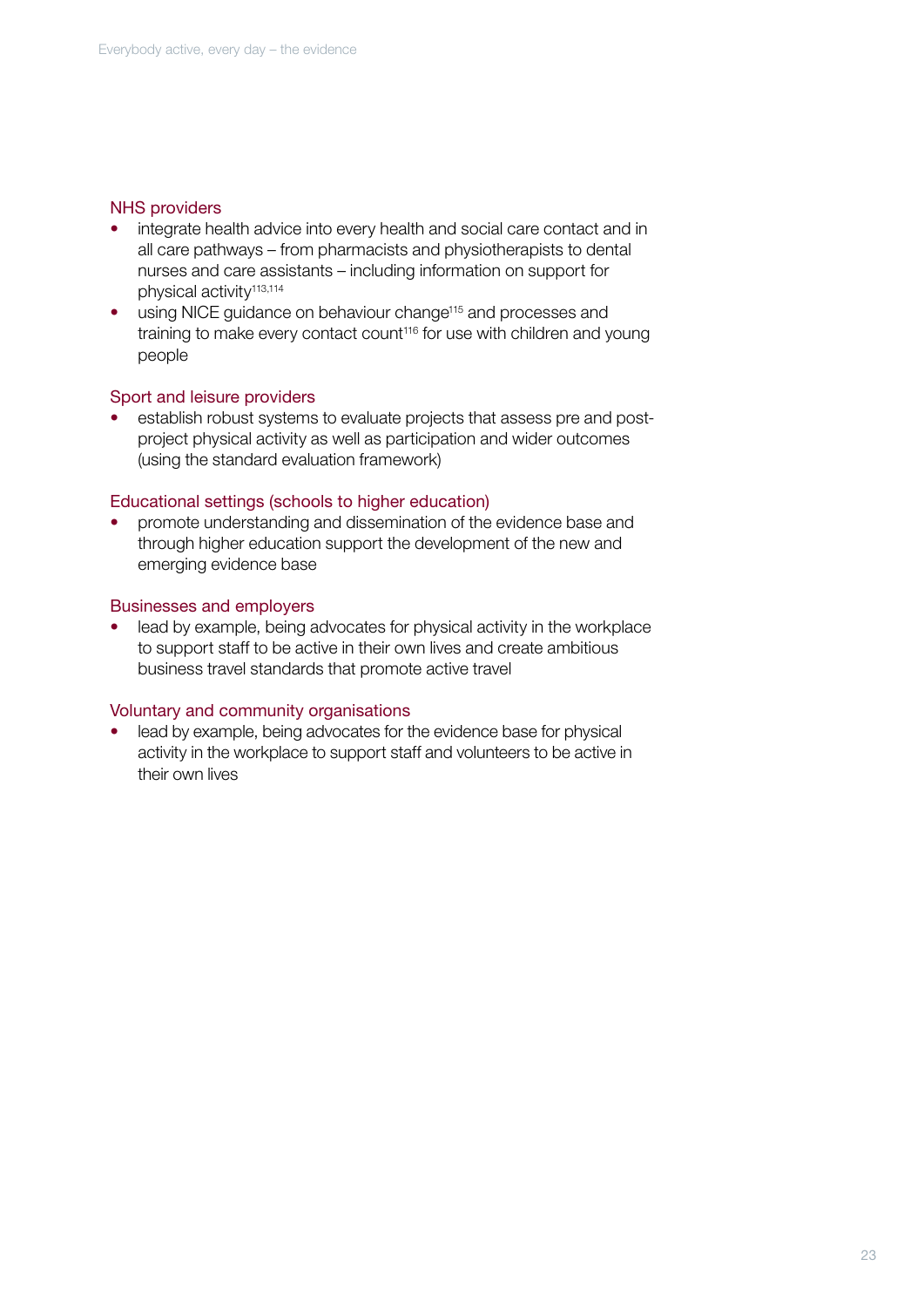## 7. PHE actions to support implementation

Recognising the importance of physical activity to individual, community and national health and wellbeing, and the need to support the public health system, PHE is working on resources that will support local and national action. These include:

- topic overviews a set of in-depth summaries of evidence to support action on challenging issues. The first set will include: older people; children and young people; disability; ethnicity; gender; lesbian, gay, bisexual and transgender people; and active places
- overview of online tools summary of online tools to make the case for investment in the promotion of physical activity and/or prevention of obesity, with guidance on which tool to use in which situation
- toolkits for elected representatives guidance for members of parliament and local elected members to support them undertaking their unique role in local leadership
- promising practice report summary of the national process that received 958 submissions of promising practice on increasing physical activity in local communities which were reviewed by an academic panel against the Nesta standards of evidence<sup>117</sup>
- BMJ e-learning resources a suite of free, CPD-accredited modules covering motivational interviewing (including physical activity) techniques and nine modules on physical activity and health covering the science and specific clinical conditions, including diabetes, depression and cancer
- review of return on investment evidence a definitive summary of the economic benefits of investing in physical activity, not only in terms of health but of the wider social benefits (eg, social care, regeneration, travel and transport, business and economic productivity, crime and education)
- developing the academic-practitioner interface a mapping of the academic landscape for physical activity forms the basis for ongoing work
- embedding in clinical pathways work with the National Centre for Sports and Exercise Medicine on implementing into clinical care pathways in acute settings
- health professional education PHE will be working with professional bodies and leaders (eg, royal colleges, Health Education England, allied health professionals networks) to develop expertise and leadership among health professionals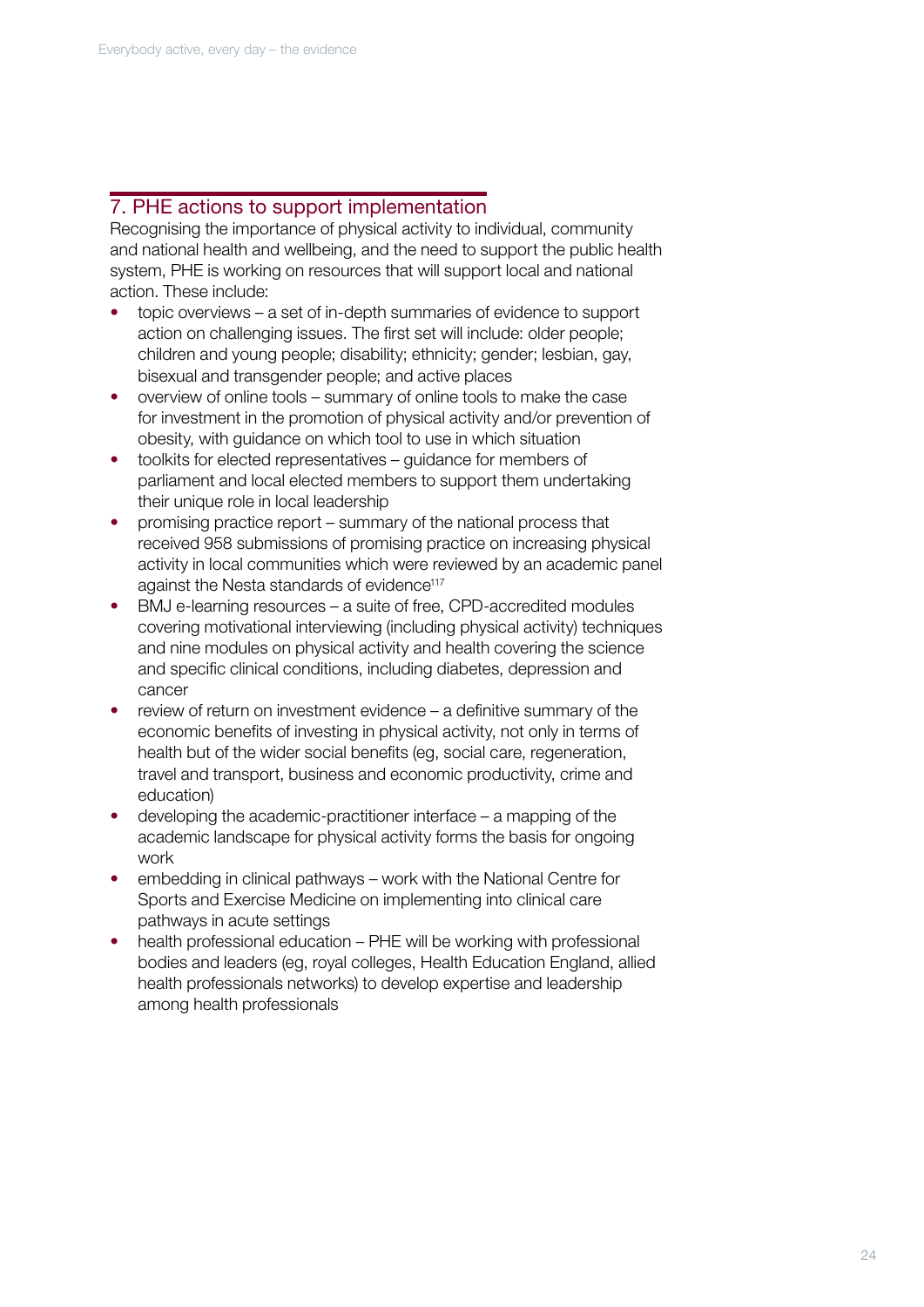# **References**

- 1. Health and Social Care Information Centre (2013). Health Survey for England 2012. Volume 1: Chapter 2 Physical activity in adults. Health and Social Care Information Centre: Leeds.
- 2. Scarborough P, Bhatnagar P, Wickramasinghe KK, Allender S, Foster C, Rayner M (2011) The economic burden of ill health due to diet, physical inactivity, smoking, alcohol and obesity in the UK: an update to 2006–07 NHS costs. Journal of Public Health 33 (4): 527-535.
- 3. Ossa D and Hutton J (2002) The economic burden of physical inactivity in England. London: MEDTAP International.
- 4. All Party Commission on Physical Activity (2014) Tackling physical inactivity a coordinated approach.
- 5. Cabinet Office (2014) Moving More, Living More: The Physical Activity Olympic and Paralympic Legacy for the Nation. London: The Stationery Office
- 6. Department of Health Public Health Responsibility Deal. responsibilitydeal.dh.gov.uk/ (accessed 10 Oct 2014).
- 7. PHE (2014) From evidence into action: opportunities to protect and improve the nation's health. PHE's priorities.
- 8. DH (2011) Start Active, Stay Active: A report on physical activity from the four home countries' Chief Medical Officers. London: The Stationery Office
- 9. Heath GW, Parra DC, Sarmiento OL, Andersen LB, Owen N, Goenka S, Montes F, Brownson RC (2012) Evidencebased intervention in physical activity: lessons from around the world. The Lancet 380: 272-81
- 10. NICE (2008) Physical activity and the environment: NICE public health guidance 8.
- 11. Faculty of Public Health (2012) Built environment and physical activity. A position statement.
- 12. Department of Environment, Food and Rural Affairs (2011) The natural choice: securing the value of nature. London: The Stationery Office.
- 13. de Nazelle A, Nieuwenhuijsen MJ, Antó JM, et al. (2011) Improving health through policies that promote active travel: a review of evidence to support integrated health impact assessment. Environ International 37: 766–77.
- 14. NICE (2009) Promoting physical activity for children and young people. NICE public health guidance 17.
- 15. Mitchell R, Popham F (2008) Effect of exposure to natural environment on health inequalities: an observational population study. The Lancet 372: 1655-1660.
- 16. van den Berg, A.E., Hartig, T. & Staats, H. (2007) Preference for nature in urbanised societies: Stress, restoration and the pursuit of sustainability. Journal of Social Issues, 63, 79–96.
- 17. Chiesura, A. (2004) The role of urban parks for the sustainable city. Landscape and Urban Planning, 68, 129–138.
- 18. Green Space Scotland (2008) Transforming Urban Spaces: the links between green spaces and health a critical literature review.
- 19. GO Science, Foresight (2008) The Effect of the Physical Environment on Mental Wellbeing.
- 20. Cohen D, Marsh T, Williamson S, Golinelli D, McKenzie TL (2012) Impact and Cost-Effectiveness of Family Fitness Zones: A Natural Experiment in Urban Public Parks. Health Place 18(1): 39–45.
- 21. Soler RE, Leeks KD, Buchanan LR, Brownson RC, Heath GW, Hopkins DH (2010) Task Force on Community Preventive Services. Point-of-decision prompts to increase stair use. A systematic review update. American Journal of Preventative Medicine 38: S292-300.
- 22. Bauman AE, Reis RS, Sallis JF, Wells JC, Loos RJF, Martin BW (2012) Correlates of physical activity: why are some people physically active and others not? The Lancet 380: 258 - 271
- 23. New York City Department of Health and Mental Hygiene (2008) City officials unveil new icon to inspire New Yorkers to take the stairs for better health and a greener NYC. http://www.nyc.gov/html/doh/html/pr2008/pr033-08.shtml
- 24. Volkswagen Group Sverige (2009) Fun theory. http://www.thefuntheory.com/piano-staircase
- 25. NICE (2009) Promoting physical activity for children and young people. NICE public health guidance 17.
- 26. Vandelanotte C, Kirwan M, Rebar A, Alley S, Short C, Fallon L, Buzza G, Schoeppe S, Maher C, Duncan MJ (2014) Examining the use of evidence-based and social media supported tools in freely accessible physical activity intervention websites. International Journal of Behavioural Nutrition and Physical Activity 11:105.
- 27. NICE (2008) Community engagement. NICE public health guidance 9.
- 28. NICE (2014) Community engagement: approaches.
- 29. Ogilvie D, Egan M, Hamilton V, Petticrew M (2004) Promoting walking and cycling as an alternative to using cars: systematic review. British Medical Journal 329:763
- 30. NICE (2012) Walking and cycling: local measures to promote walking and cycling as forms of travel or recreation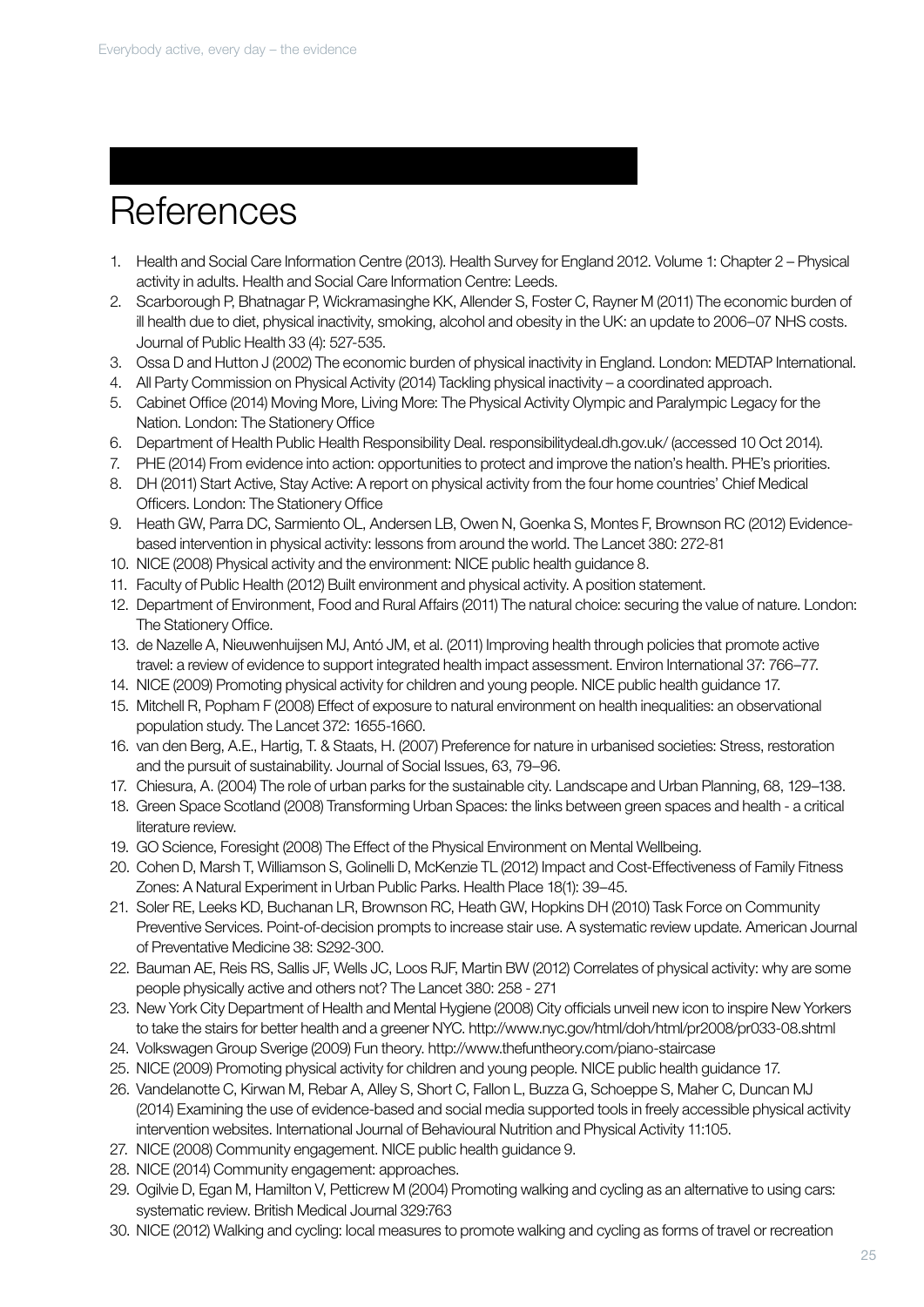NICE public health guidance 41.

- 31. Goodman et al. (2014) New Walking and Cycling Routes and Increased Physical Activity: One and 2 Year Findings From the UK iConnect Study. American Journal of Public Health 108:34-48
- 32. Goodman et al. (2013) Effectiveness and equity impacts of town-wide cycling initiatives in England: A longitudinal, controlled natural experimental study. Social Science & Medicine 97:228-37
- 33. Sautkina E, Goodwin D, Jones A, Ogilvie D, Petticrew M, White M, Cummins S (2014) Lost in translation? Theory, policy and practice in systems-based environmental approaches to obesity prevention in the Healthy Towns programme in England. Health Place 25;29C:60-66.
- 34. Pringle A, Gilson N, McKenna J, Cooke C (2009) An evaluation of the Local Exercise Action Pilots and impact on moderate physical activity. Health Education Journal 68: 179-185
- 35. NICE (2007) Behaviour change: the principles for effective interventions. Public Health Guidance 6.
- 36. Natural England (2010) What impact did Walking for Health have on the physical activity levels of participants?
- 37. British Cycling (2011) Sky ride local 2010 evaluation report.
- 38. Stevinson C,Hickson M (2013) Exploring the public health potential of a mass community participation event. Journal of Public Health 36(2): 268–274
- 39. Williams G, Hamm M P, Shulhan J, Vandermeer B, Hartling L (2014) Social media interventions for diet and exercise behaviours: a systematic review and meta-analysis of randomised controlled trials. British Medical Journal Open 4:2
- 40. NICE (2013) Physical activity: brief advice for adults in primary care NICE public health guidance 44.
- 41. NICE (2014) Behaviour change: individual approaches. NICE public health guidance 49.
- 42. NICE (2014) Exercise referral schemes to promote physical activity. NICE public health guidance 54.
- 43. Kang M, Marshall SJ, Barreira TV, Lee J-O (2009) Effect of Pedometer-Based Physical Activity Interventions: A Meta-Analysis. Research Quarterly for Exercise and Sport 80: 648–655
- 44. PHE (in press) Start active; playactive. Promoting physical activity through play in early years.
- 45. Hesketh, et al. (2014) Activity Levels in Mothers and Their Preschool Children. Pediatrics 2013-3153
- 46. Kriemler et al. (2011) Effect of school-based interventions on physical activity and fitness in children and adolescents: a review of reviews and systematic update. British journal of Sports Medicine 45:923-930
- 47. Heath GW, Parra DC, Sarmiento OL, Andersen LB, Owen N, Goenka S, Montes F, Brownson RC; Lancet Physical Activity Series Working Group (2012) Evidence-based intervention in physical activity: lessons from around the world. The Lancet 380(9838):272-81.
- 48. NICE (2009) Promoting physical activity for children and young people. NICE public health guidance 17.
- 49. Atkin AJ, Gorely T, Biddle SJ, Cavill N, Foster C (2011) Interventions to promote physical activity in young people conducted in the hours immediately after school: a systematic review. International Journal of Behavioural Medicine 18(3):176-87
- 50. PHE (2013) How healthy behaviour supports children's wellbeing.
- 51. Gaster S (1991) 'Urban Children's Access to Their Neighbourhoods: Changes Over Three Generations', quoted in Louv R (2005) Last Child in the Woods, p.123.
- 52. Sport England (2013) How we play the habits of community sport.
- 53. Cavill N, Coffey M, Parker M, Dugdill L (2014) Best Practice in Promoting Employee Health and Wellbeing in the City of London. Technical Report. City of London Corporation.
- 54. RSPB (2013) Connecting with nature. Finding out how connected to nature the UK's children are.
- 55. WHO (2004) What are the main risk factors for falls among older people and what are the most effective interventions to prevent these falls? Copenhagen: WHO Regional Office for Europe
- 56. Snowden M, Steinman L, Mochan K, Grodstein F, Prohaska TR, Thurman DJ, et al. (2011) Effect of exercise on cognitive performance in community-dwelling older adults: review of intervention trials and recommendations for public health practice and research. Journal of the American Geriatrics Society, 59(4) p. 704-16.
- 57. Larson EB, Wang L, Bowen JD, McCormick WC, Teri L, Crane P, et al. (2006) Exercise is associated with reduced risk for incident dementia among persons 65 years of age and older. Annals of Internal Medicine 144: 73-81.
- 58. Windle, G. et al. (2008) Public health interventions to promote mental well-being in people aged 65 and over: systematic review of effectiveness and cost-effectiveness, Bangor: Institute of Medical and Social Care Research.
- 59. Hobbs, N., Godfrey, A., Lara, J., Errington, L., Meyer, T.D. Rochester, L., Sniehotta FF (2013) Are behavioural Interventions effective in increasing physical activity at 12-36 months in adults aged 55 – 7- years? A systematic review and meta-analysis. BMC Medicine 11; 75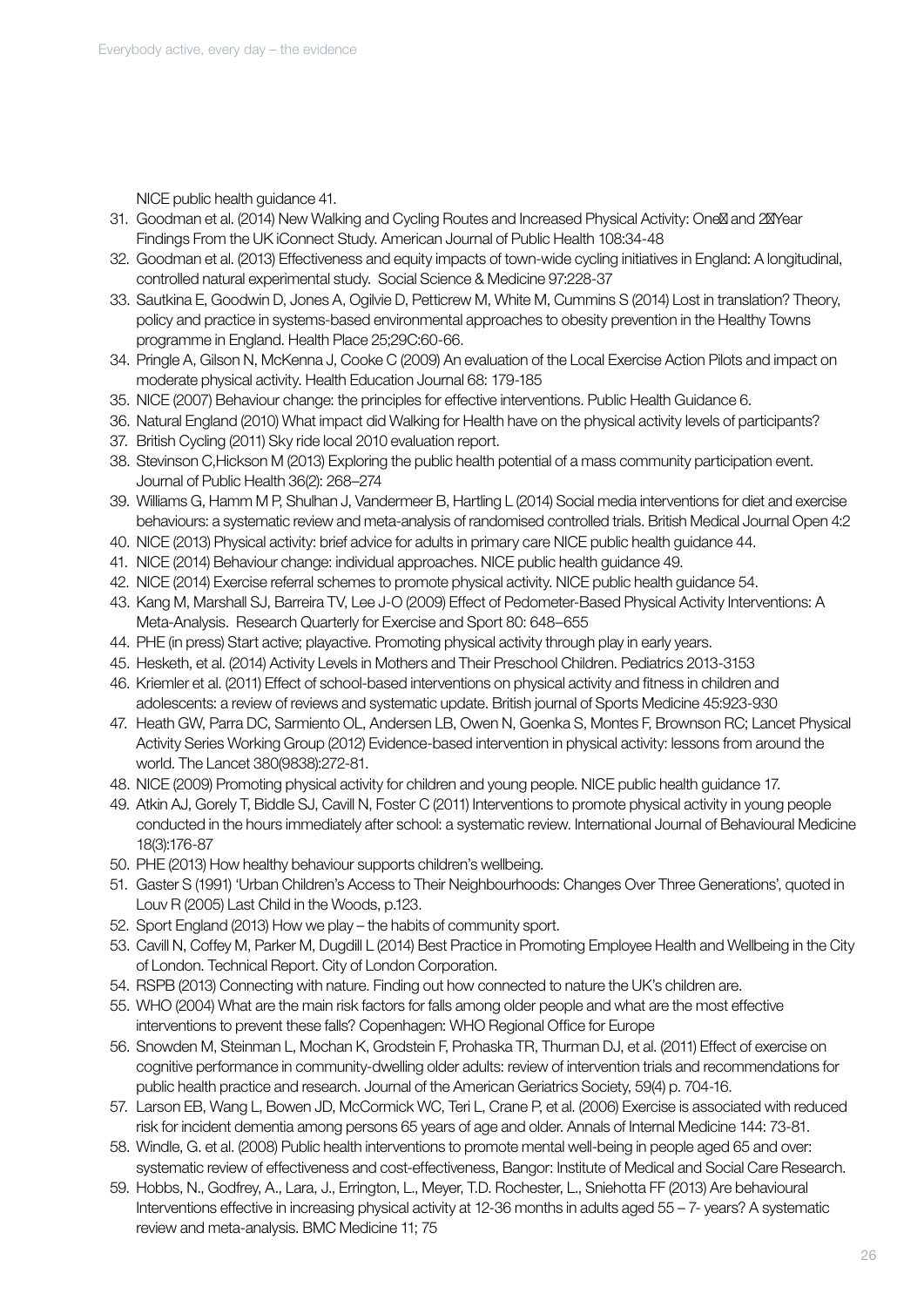- 60. Cabinet Office (2014) Moving More, Living More: The Physical Activity Olympic and Paralympic Legacy for the Nation.
- 61. Langford R, Bonell CP, Jones HE, Pouliou T, Murphy SM, Waters E, Komro KA, Gibbs LF, Magnus D, Campbell R (2014) The WHO Health Promoting School framework for improving the health and well-being of students and their academic achievement. Cochrane Database of Systematic Reviews Issue 4.
- 62. Department for Education (2013) Physical Education programmes of study: key stages 1 and 2. National Curriculum in England.
- 63. Liverpool City Council (2014) The Workplace Wellbeing Charter.
- 64. NHS Midlands and East (2012) An Implementation Guide and Toolkit for Making Every Contact Count: Using every opportunity to achieve health and wellbeing.
- 65. Department for Education (2013) Physical Education programmes of study: key stages 1 and 2. National Curriculum in England.
- 66. Department for Education (2013) Physical Education programmes of study: key stages 3 and 4. National Curriculum in England.
- 67. Breakthrough Breast Cancer. Physical Activity. http://www.breakthrough.org.uk/about-breast-cancer/breastcancer-risk-factors/physical-activity (accessed 10 Oct 2014).
- 68. Macmillan Cancer. Physical activity and cancer. http://www.macmillan.org.uk/Cancerinformation/ Livingwithandaftercancer/Physicalactivity/Physicalactivity.aspx (accessed 10 Oct 2014)
- 69. NHS England (2014) An Implementation Guide and Toolkit for Making Every Contact Count: Using every opportunity to achieve health and wellbeing. London: NHS England.
- 70. Howat C, Lawrie M (2010) Healthcare workforce skills and competencies for an ageing society. London: Age UK.
- 71. PHE has commissioned BMJ Learning to develop a motivational interviewing skills module for launch in October 2014
- 72. Bonell C, Humphrey N, Fletcher A, Moore L, Anderson R, Campbell R (2014) Why schools should promote students' health and wellbeing. British Medical Journal 348: g3078.
- 73. Parsonage M, Khan L, Saunders A (2014) Building a better future: The lifetime costs of childhood behavioural problems and the benefits of early intervention. London: Centre for Mental Health
- 74. Department for Education (2013) Statutory Guidance: National curriculum in England: physical education programmes of study.
- 75. Macmillan Cancer Support, Ramblers (2013) Walking Works: how walking can help everyone lead longer, healthier and happier lives.
- 76. Research Councils UK. Project ACE: Active, Connected and Engaged Neighbourhoods. http://gtr.rcuk.ac.uk/ project/97204AAD-A5EA-4145-AE53-5205C60B9F84 (accessed 10 Oct 2014)
- 77. PHE (2013) Healthy people, healthy places briefing. Obesity and the environment: increasing physical activity and active travel.
- 78. Morrison D, Petticrew M, Thomson H (2003) What are the most effective ways of improving population health through transport interventions? Evidence from systematic reviews. Journal of Epidemiology & Community Health 57:327-333
- 79. Pucher J, Buehler R (2008) Making Cycling Irresistible: Lessons from The Netherlands, Denmark and Germany. Transport Reviews 28: 495–528
- 80. Ogilvie D, Egan M, Hamilton V, Petticrew M (2004) Promoting walking and cycling as an alternative to using cars: systematic review. British Medical Journal 329:763-6
- 81. NICE (2008) Promoting physical activity in the workplace. NICE public health guidance 13.
- 82. Department of Health (2014) Healthy lives, healthy people: update on the public health workforce strategy.
- 83. Ross A, Chang M (2013) Planning healthier places: Report from the Reuniting Health with Planning project. London: Town and Country Planning Association.
- 84. DCLG (2013) National Planning Policy Framework for England and planning practice guidance.
- 85. Tomlinson P, Hewitt S, Blackshaw N (2013) Joining up health and planning: how Joint Strategic Needs Assessment (JSNA) can inform health and wellbeing strategies and spatial planning. Perspectives in Public Health 133(5): 254-262
- 86. NICE (2014) Evidence Update: Physical activity and the environment. Report number: 57.
- 87. DCLG Planning practice guidance. (accessed 25 June 2014).
- 88. NICE (2010) Preventing unintentional road injuries among under-15s road design: full guidance. NICE public health guidance 31.